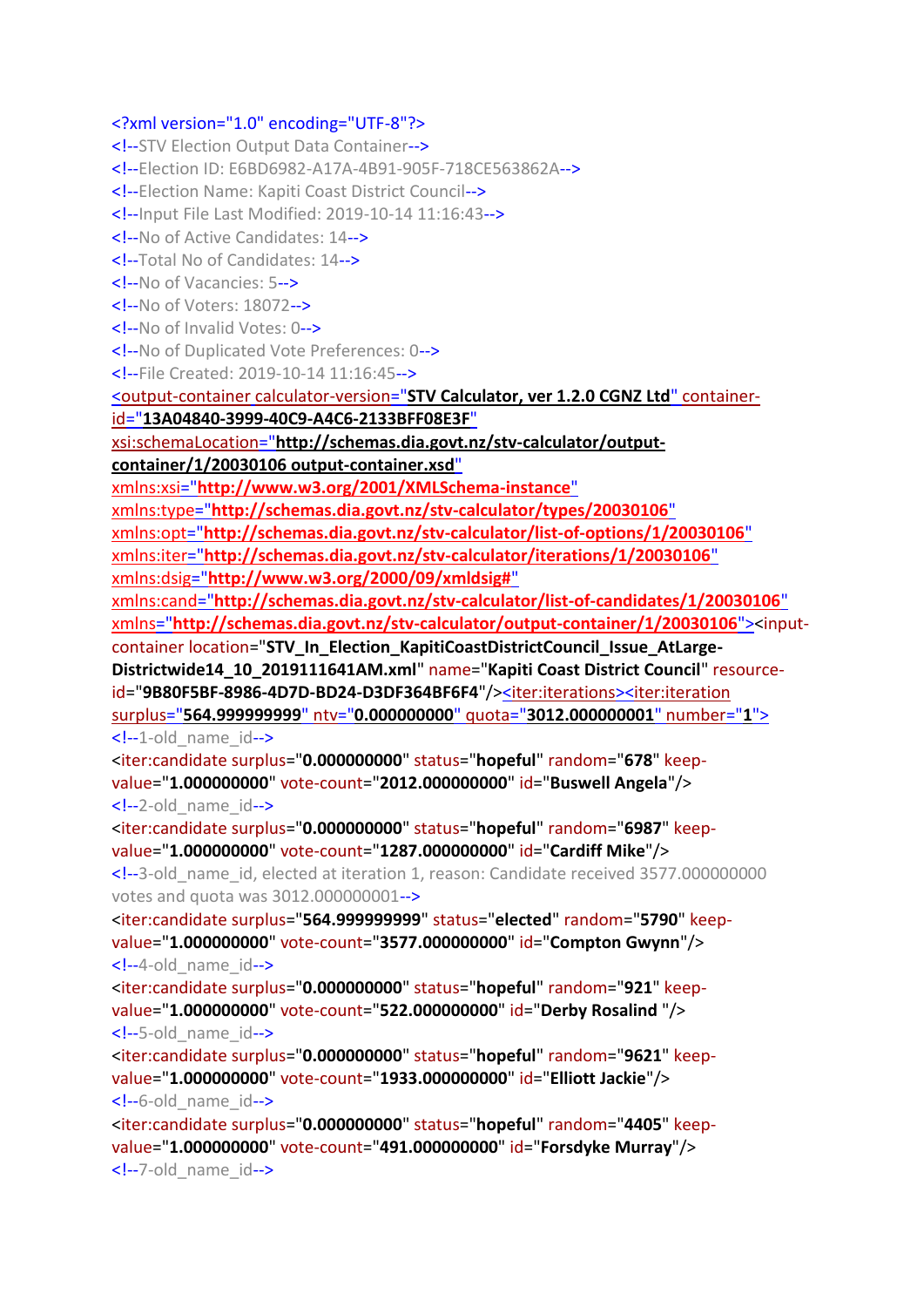<!--8-old\_name\_id--> <iter:candidate surplus="**0.000000000**" status="**hopeful**" random="**8714**" keepvalue="**1.000000000**" vote-count="**355.000000000**" id="**Johnson Marcia**"/>  $\leq$  --9-old name  $id$ --> <iter:candidate surplus="**0.000000000**" status="**hopeful**" random="**5160**" keepvalue="**1.000000000**" vote-count="**1572.000000000**" id="**McCann Rob**"/> <!--10-old\_name\_id--> <iter:candidate surplus="**0.000000000**" status="**hopeful**" random="**6975**" keepvalue="**1.000000000**" vote-count="**405.000000000**" id="**Parry Tim**"/>  $\leq$  --11-old name id--> <iter:candidate surplus="**0.000000000**" status="**hopeful**" random="**7576**" keepvalue="**1.000000000**" vote-count="**467.000000000**" id="**Scott David John**"/>  $\langle -12 \text{-old name id--} \rangle$ <iter:candidate surplus="**0.000000000**" status="**hopeful**" random="**9107**" keepvalue="**1.000000000**" vote-count="**1275.000000000**" id="**Turver Chris**"/>  $\leq$  --13-old name id--> <iter:candidate surplus="**0.000000000**" status="**hopeful**" random="**9948**" keepvalue="**1.000000000**" vote-count="**996.000000000**" id="**Wilson Nigel**"/>  $\leq$  --14-old name id--> <iter:candidate surplus="**0.000000000**" status="**hopeful**" random="**8437**" keepvalue="**1.000000000**" vote-count="**1232.000000000**" id="**Wilson-Goldman Asher**"/></iter:iteration[><iter:iteration](file:///C:/Program%20Files%20(x86)/STVCalculator/STVR/STV_Result_Election_KapitiCoastDistrictCouncil_Issue_AtLarge-Districtwide14_10_2019111641AM_N.xml) surplus="**4.528004386**" ntv="**27.168017824**" quota="**[3007.471997030](file:///C:/Program%20Files%20(x86)/STVCalculator/STVR/STV_Result_Election_KapitiCoastDistrictCouncil_Issue_AtLarge-Districtwide14_10_2019111641AM_N.xml)**" number="**2**">  $\leq$  --1-old name  $id$ --> <iter:candidate surplus="**0.000000000**" status="**hopeful**" random="**9322**" keepvalue="**1.000000000**" vote-count="**2083.552977176**" id="**Buswell Angela**"/> <!--2-old\_name\_id--> <iter:candidate surplus="**0.000000000**" status="**hopeful**" random="**3013**" keepvalue="**1.000000000**" vote-count="**1321.433883056**" id="**Cardiff Mike**"/> <!--3-old\_name\_id, elected at iteration 1, reason: Candidate received 3577.000000000 votes and quota was 3012.000000001--> <iter:candidate surplus="**4.528004386**" status="**elected**" random="**4210**" keepvalue="**0.842046408**" vote-count="**3012.000001416**" id="**Compton Gwynn**"/>  $\leq$  --4-old name id--> <iter:candidate surplus="**0.000000000**" status="**hopeful**" random="**9079**" keepvalue="**1.000000000**" vote-count="**554.064579176**" id="**Derby Rosalind** "/> <!--5-old\_name\_id--> <iter:candidate surplus="**0.000000000**" status="**hopeful**" random="**379**" keepvalue="**1.000000000**" vote-count="**2041.356164112**" id="**Elliott Jackie**"/>  $\leq$  --6-old name  $id$ --> <iter:candidate surplus="**0.000000000**" status="**hopeful**" random="**5595**" keepvalue="**1.000000000**" vote-count="**533.331562656**" id="**Forsdyke Murray**"/> <!--7-old\_name\_id--> <iter:candidate surplus="**0.000000000**" status="**hopeful**" random="**3051**" keepvalue="**1.000000000**" vote-count="**1990.015655472**" id="**Holborow Janet**"/>

<iter:candidate surplus="**0.000000000**" status="**hopeful**" random="**6949**" keepvalue="**1.000000000**" vote-count="**1948.000000000**" id="**Holborow Janet**"/>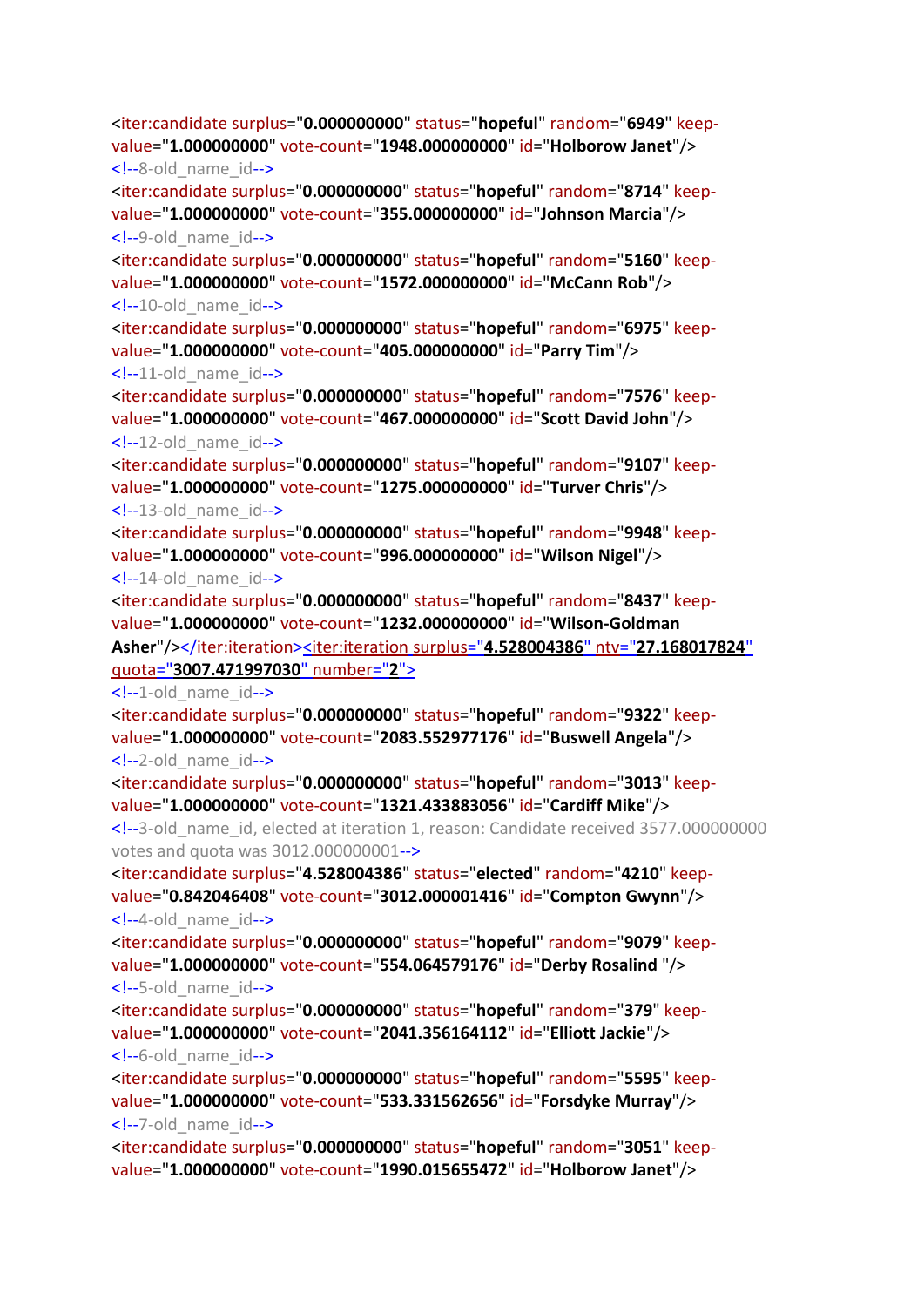<!--8-old\_name\_id, excluded at iteration 2, reason: Candidate received the lowest vote count 370.479452016, less than the second lowest by more than total surplus (4.528004386), second lowest (Parry Tim) received 434.695275296 votes--> <iter:candidate surplus="**0.000000000**" status="**excluded**" random="**1286**" keepvalue="**0.000000000**" vote-count="**370.479452016**" id="**Johnson Marcia**"/> <!--9-old\_name\_id--> <iter:candidate surplus="**0.000000000**" status="**hopeful**" random="**4840**" keepvalue="**1.000000000**" vote-count="**1607.223651016**" id="**McCann Rob**"/> <!--10-old\_name\_id--> <iter:candidate surplus="**0.000000000**" status="**hopeful**" random="**3025**" keepvalue="**1.000000000**" vote-count="**434.695275296**" id="**Parry Tim**"/>  $\leq$  --11-old name id--> <iter:candidate surplus="**0.000000000**" status="**hopeful**" random="**2424**" keepvalue="**1.000000000**" vote-count="**481.215823280**" id="**Scott David John**"/>  $\langle -12 \text{-old name id--} \rangle$ <iter:candidate surplus="**0.000000000**" status="**hopeful**" random="**893**" keepvalue="**1.000000000**" vote-count="**1311.645233344**" id="**Turver Chris**"/>  $\leq$  --13-old name id--> <iter:candidate surplus="**0.000000000**" status="**hopeful**" random="**52**" keepvalue="**1.000000000**" vote-count="**1030.749790240**" id="**Wilson Nigel**"/>  $\leq$  --14-old name id--> <iter:candidate surplus="**0.000000000**" status="**hopeful**" random="**1563**" keepvalue="**1.000000000**" vote-count="**1273.067933920**" id="**Wilson-Goldman Asher**"/></iter:iteration[><iter:iteration](file:///C:/Program%20Files%20(x86)/STVCalculator/STVR/STV_Result_Election_KapitiCoastDistrictCouncil_Issue_AtLarge-Districtwide14_10_2019111641AM_N.xml) surplus="**38.626080549**" ntv="**62.181844066**" quota="**[3001.636359323](file:///C:/Program%20Files%20(x86)/STVCalculator/STVR/STV_Result_Election_KapitiCoastDistrictCouncil_Issue_AtLarge-Districtwide14_10_2019111641AM_N.xml)**" number="**3**">  $\leq$  --1-old name  $id$ --> <iter:candidate surplus="**0.000000000**" status="**hopeful**" random="**678**" keepvalue="**1.000000000**" vote-count="**2119.514706344**" id="**Buswell Angela**"/> <!--2-old\_name\_id--> <iter:candidate surplus="**0.000000000**" status="**hopeful**" random="**6987**" keepvalue="**1.000000000**" vote-count="**1339.665158592**" id="**Cardiff Mike**"/> <!--3-old\_name\_id, elected at iteration 1, reason: Candidate received 3577.000000000 votes and quota was 3012.000000001--> <iter:candidate surplus="**38.626080549**" status="**elected**" random="**5790**" keepvalue="**0.840780542**" vote-count="**3040.262439872**" id="**Compton Gwynn**"/>  $\leq$  --4-old name id--> <iter:candidate surplus="**0.000000000**" status="**hopeful**" random="**921**" keepvalue="**1.000000000**" vote-count="**570.595305638**" id="**Derby Rosalind** "/> <!--5-old\_name\_id--> <iter:candidate surplus="**0.000000000**" status="**hopeful**" random="**9621**" keepvalue="**1.000000000**" vote-count="**2062.453620600**" id="**Elliott Jackie**"/>  $\leq$  --6-old name  $id$ --> <iter:candidate surplus="**0.000000000**" status="**hopeful**" random="**4405**" keepvalue="**1.000000000**" vote-count="**550.263009324**" id="**Forsdyke Murray**"/> <!--7-old\_name\_id--> <iter:candidate surplus="**0.000000000**" status="**hopeful**" random="**6949**" keepvalue="**1.000000000**" vote-count="**2038.059106614**" id="**Holborow Janet**"/>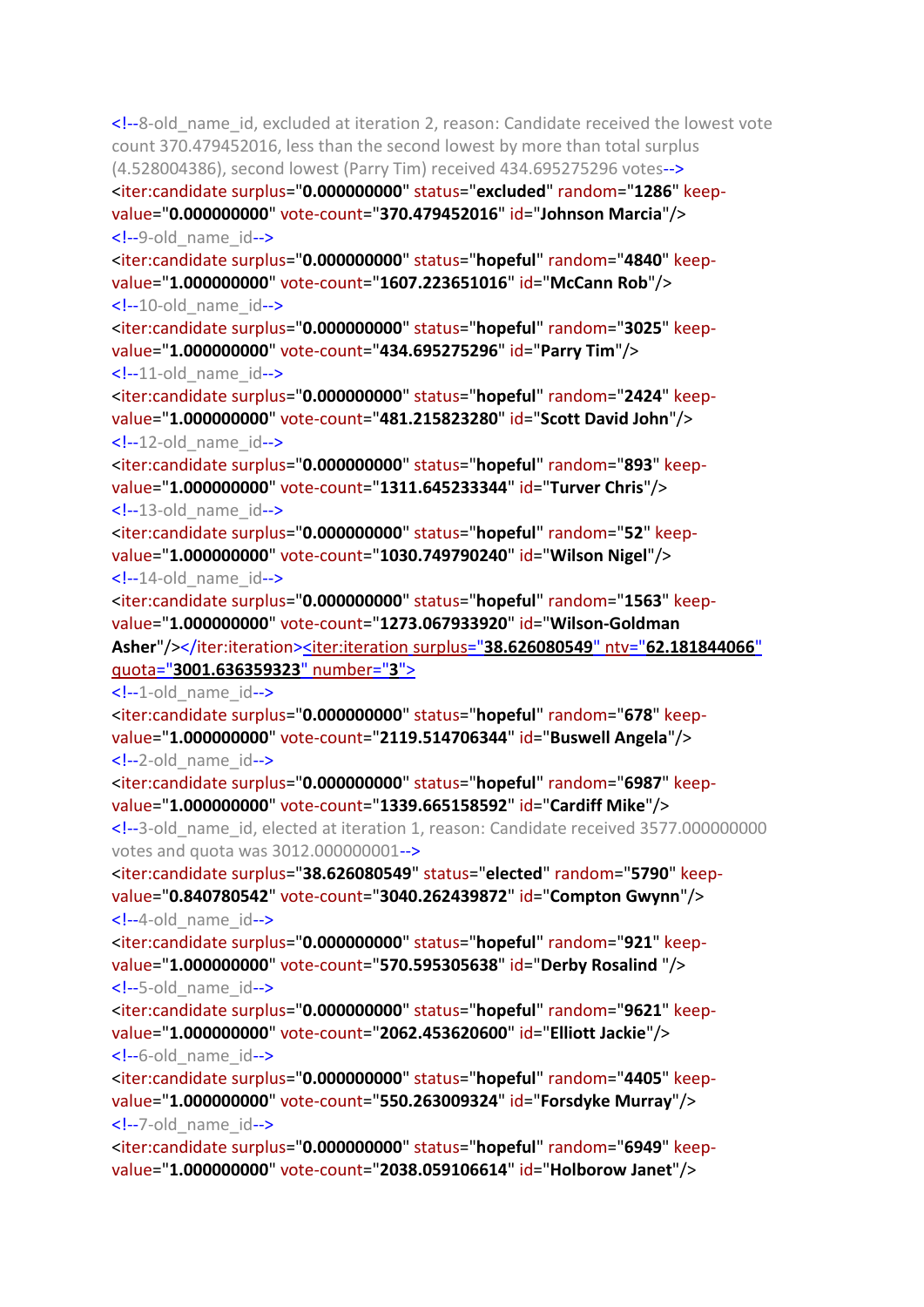<!--8-old\_name\_id, excluded at iteration 2, reason: Candidate received the lowest vote count 370.479452016, less than the second lowest by more than total surplus (4.528004386), second lowest (Parry Tim) received 434.695275296 votes--> <iter:candidate surplus="**0.000000000**" status="**excluded**" random="**8714**" keepvalue="**0.000000000**" vote-count="**0.000000000**" id="**Johnson Marcia**"/> <!--9-old\_name\_id--> <iter:candidate surplus="**0.000000000**" status="**hopeful**" random="**5160**" keepvalue="**1.000000000**" vote-count="**1646.735011546**" id="**McCann Rob**"/> <!--10-old\_name\_id--> <iter:candidate surplus="**0.000000000**" status="**hopeful**" random="**6975**" keepvalue="**1.000000000**" vote-count="**463.047794310**" id="**Parry Tim**"/>  $\leq$  --11-old name id--> <iter:candidate surplus="**0.000000000**" status="**hopeful**" random="**7576**" keepvalue="**1.000000000**" vote-count="**500.921945800**" id="**Scott David John**"/>  $\langle -12 \text{-old name id--} \rangle$ <iter:candidate surplus="**0.000000000**" status="**hopeful**" random="**9107**" keepvalue="**1.000000000**" vote-count="**1329.212669920**" id="**Turver Chris**"/>  $\leq$  --13-old name id--> <iter:candidate surplus="**0.000000000**" status="**hopeful**" random="**9948**" keepvalue="**1.000000000**" vote-count="**1048.824378050**" id="**Wilson Nigel**"/>  $\leq$  --14-old name id--> <iter:candidate surplus="**0.000000000**" status="**hopeful**" random="**8437**" keepvalue="**1.000000000**" vote-count="**1300.263009324**" id="**Wilson-Goldman Asher**"/></iter:iteration[><iter:iteration](file:///C:/Program%20Files%20(x86)/STVCalculator/STVR/STV_Result_Election_KapitiCoastDistrictCouncil_Issue_AtLarge-Districtwide14_10_2019111641AM_N.xml) surplus="**0.315119828**" ntv="**64.072556473**" quota="**[3001.321240588](file:///C:/Program%20Files%20(x86)/STVCalculator/STVR/STV_Result_Election_KapitiCoastDistrictCouncil_Issue_AtLarge-Districtwide14_10_2019111641AM_N.xml)**" number="**4**">  $\leq$  --1-old name  $id$ --> <iter:candidate surplus="**0.000000000**" status="**hopeful**" random="**9322**" keepvalue="**1.000000000**" vote-count="**2124.513878132**" id="**Buswell Angela**"/> <!--2-old\_name\_id--> <iter:candidate surplus="**0.000000000**" status="**hopeful**" random="**3013**" keepvalue="**1.000000000**" vote-count="**1342.057924576**" id="**Cardiff Mike**"/> <!--3-old\_name\_id, elected at iteration 1, reason: Candidate received 3577.000000000 votes and quota was 3012.000000001--> <iter:candidate surplus="**0.315119828**" status="**elected**" random="**4210**" keepvalue="**0.830098551**" vote-count="**3001.636360416**" id="**Compton Gwynn**"/>  $\leq$  --4-old name id--> <iter:candidate surplus="**0.000000000**" status="**hopeful**" random="**9079**" keepvalue="**1.000000000**" vote-count="**572.849205739**" id="**Derby Rosalind** "/> <!--5-old\_name\_id--> <iter:candidate surplus="**0.000000000**" status="**hopeful**" random="**379**" keepvalue="**1.000000000**" vote-count="**2069.931014300**" id="**Elliott Jackie**"/>  $\leq$  --6-old name  $id$ --> <iter:candidate surplus="**0.000000000**" status="**hopeful**" random="**5595**" keepvalue="**1.000000000**" vote-count="**553.232602822**" id="**Forsdyke Murray**"/> <!--7-old\_name\_id--> <iter:candidate surplus="**0.000000000**" status="**hopeful**" random="**3051**" keepvalue="**1.000000000**" vote-count="**2041.082110067**" id="**Holborow Janet**"/>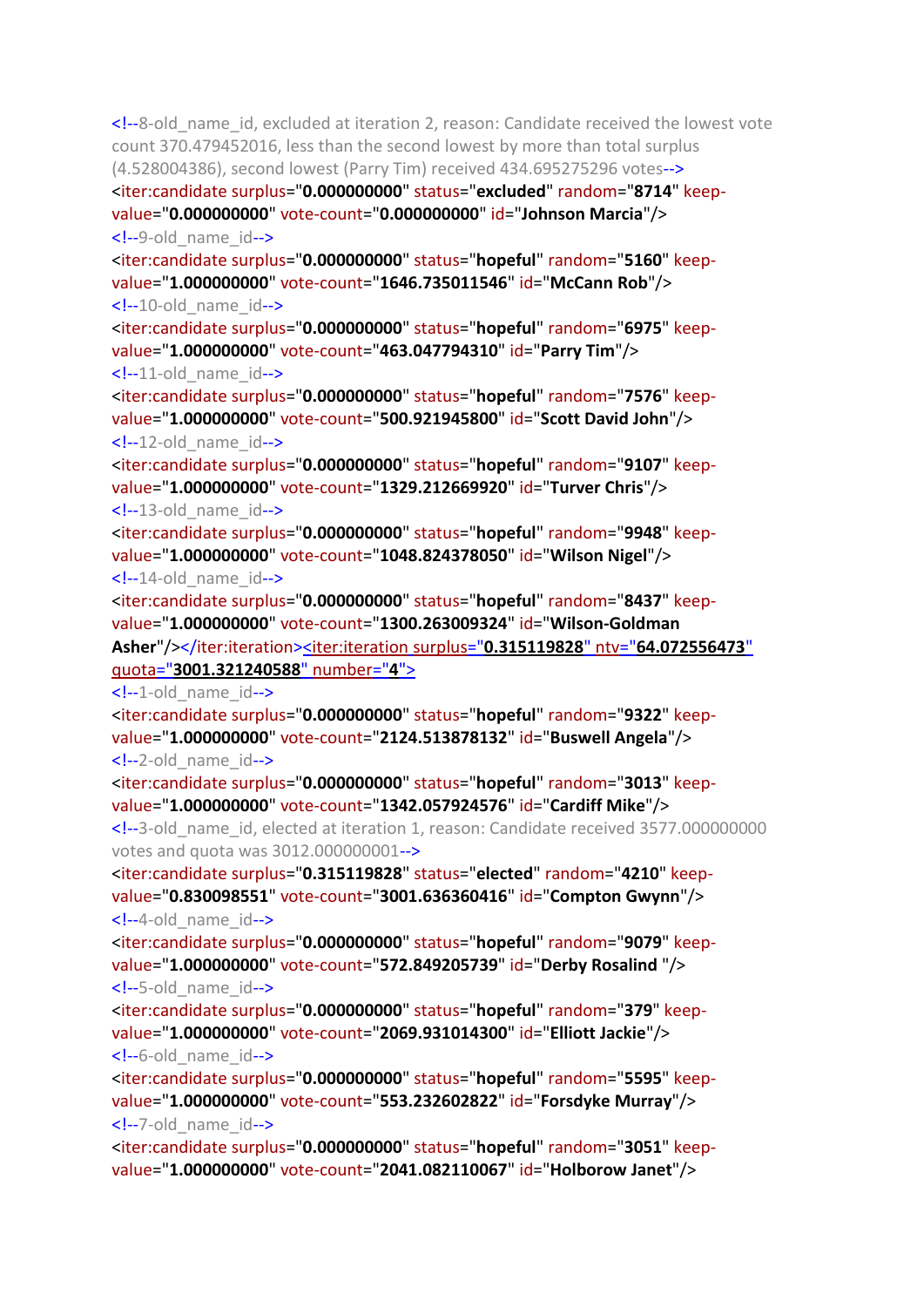<!--8-old\_name\_id, excluded at iteration 2, reason: Candidate received the lowest vote count 370.479452016, less than the second lowest by more than total surplus (4.528004386), second lowest (Parry Tim) received 434.695275296 votes--> <iter:candidate surplus="**0.000000000**" status="**excluded**" random="**1286**" keepvalue="**0.000000000**" vote-count="**0.000000000**" id="**Johnson Marcia**"/> <!--9-old\_name\_id--> <iter:candidate surplus="**0.000000000**" status="**hopeful**" random="**4840**" keepvalue="**1.000000000**" vote-count="**1649.266643413**" id="**McCann Rob**"/> <!--10-old\_name\_id, excluded at iteration 4, reason: Candidate received the lowest vote count 465.130782555, less than the second lowest by more than total surplus (0.315119828), second lowest (Scott David John) received 501.990144900 votes--> <iter:candidate surplus="**0.000000000**" status="**excluded**" random="**3025**" keepvalue="**0.000000000**" vote-count="**465.130782555**" id="**Parry Tim**"/>  $\leq$  --11-old name  $id$ --> <iter:candidate surplus="**0.000000000**" status="**hopeful**" random="**2424**" keepvalue="**1.000000000**" vote-count="**501.990144900**" id="**Scott David John**"/>  $\leq$  --12-old name  $id$ --> <iter:candidate surplus="**0.000000000**" status="**hopeful**" random="**893**" keepvalue="**1.000000000**" vote-count="**1331.776347760**" id="**Turver Chris**"/>  $\leq$  --13-old name  $id$ --> <iter:candidate surplus="**0.000000000**" status="**hopeful**" random="**52**" keepvalue="**1.000000000**" vote-count="**1051.227826025**" id="**Wilson Nigel**"/>  $\leq$  --14-old name id--> <iter:candidate surplus="**0.000000000**" status="**hopeful**" random="**1563**" keepvalue="**1.000000000**" vote-count="**1303.232602822**" id="**Wilson-Goldman Asher**"/></iter:iteration[><iter:iteration](file:///C:/Program%20Files%20(x86)/STVCalculator/STVR/STV_Result_Election_KapitiCoastDistrictCouncil_Issue_AtLarge-Districtwide14_10_2019111641AM_N.xml) surplus="**53.061563463**" ntv="**83.637810048**" quota="**[2998.060364993](file:///C:/Program%20Files%20(x86)/STVCalculator/STVR/STV_Result_Election_KapitiCoastDistrictCouncil_Issue_AtLarge-Districtwide14_10_2019111641AM_N.xml)**" number="**5**">  $\leq$  --1-old name  $id$ --> <iter:candidate surplus="**0.000000000**" status="**hopeful**" random="**678**" keepvalue="**1.000000000**" vote-count="**2152.934502308**" id="**Buswell Angela**"/> <!--2-old\_name\_id--> <iter:candidate surplus="**0.000000000**" status="**hopeful**" random="**6987**" keepvalue="**1.000000000**" vote-count="**1385.157171312**" id="**Cardiff Mike**"/> <!--3-old\_name\_id, elected at iteration 1, reason: Candidate received 3577.000000000 votes and quota was 3012.000000001--> <iter:candidate surplus="**53.061563463**" status="**elected**" random="**5790**" keepvalue="**0.830011406**" vote-count="**3051.121928456**" id="**Compton Gwynn**"/>  $\leq$  --4-old name  $id$ --> <iter:candidate surplus="**0.000000000**" status="**hopeful**" random="**921**" keepvalue="**1.000000000**" vote-count="**588.097376620**" id="**Derby Rosalind** "/>  $\leq$  --5-old name id--> <iter:candidate surplus="**0.000000000**" status="**hopeful**" random="**9621**" keepvalue="**1.000000000**" vote-count="**2103.391787680**" id="**Elliott Jackie**"/>  $\leq$  --6-old name  $id$ --> <iter:candidate surplus="**0.000000000**" status="**hopeful**" random="**4405**" keep-

value="**1.000000000**" vote-count="**602.526475546**" id="**Forsdyke Murray**"/> <!--7-old\_name\_id-->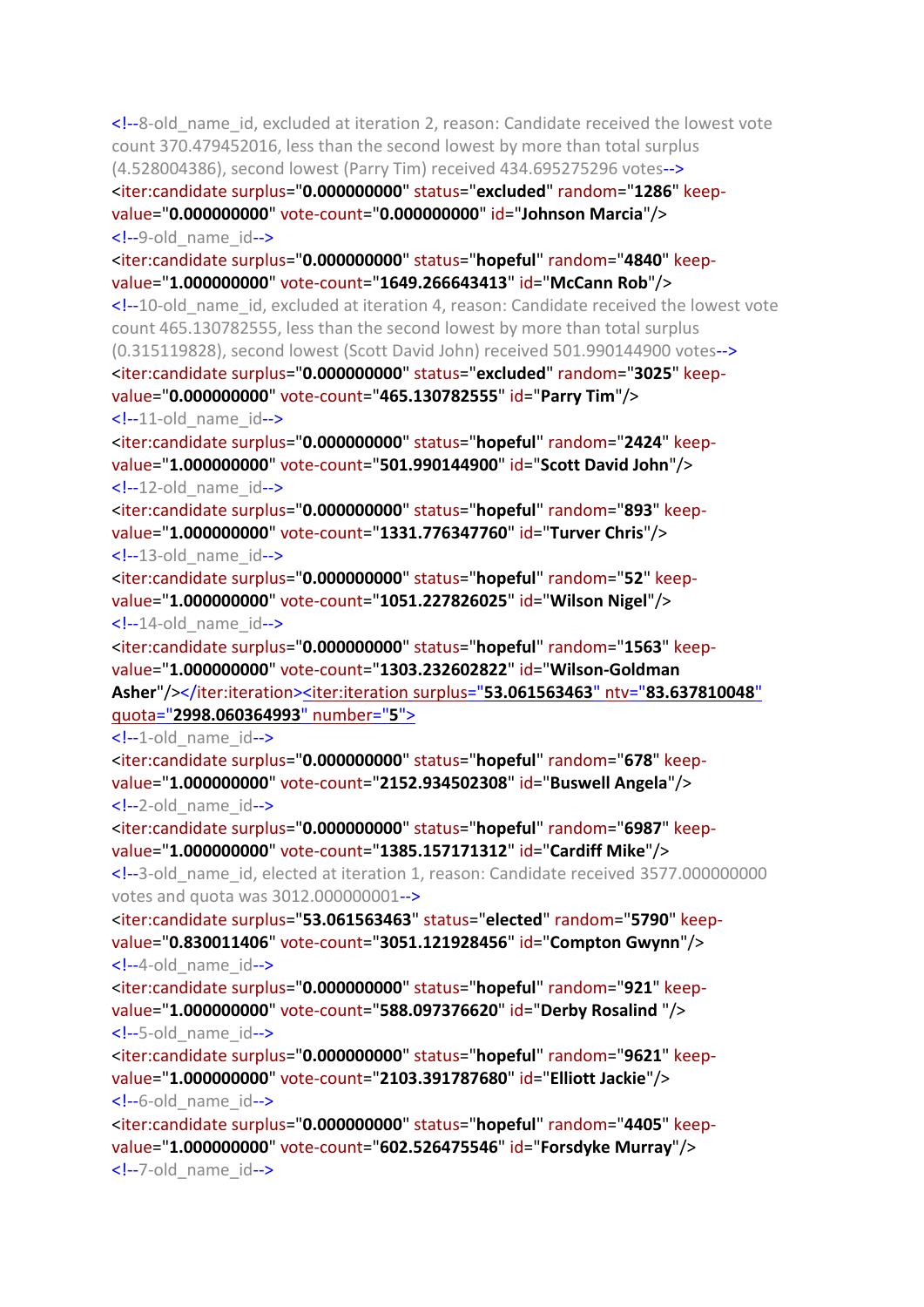<iter:candidate surplus="**0.000000000**" status="**hopeful**" random="**6949**" keepvalue="**1.000000000**" vote-count="**2082.656601012**" id="**Holborow Janet**"/> <!--8-old\_name\_id, excluded at iteration 2, reason: Candidate received the lowest vote count 370.479452016, less than the second lowest by more than total surplus (4.528004386), second lowest (Parry Tim) received 434.695275296 votes--> <iter:candidate surplus="**0.000000000**" status="**excluded**" random="**8714**" keepvalue="**0.000000000**" vote-count="**0.000000000**" id="**Johnson Marcia**"/> <!--9-old\_name\_id--> <iter:candidate surplus="**0.000000000**" status="**hopeful**" random="**5160**" keepvalue="**1.000000000**" vote-count="**1683.347091470**" id="**McCann Rob**"/> <!--10-old\_name\_id, excluded at iteration 4, reason: Candidate received the lowest vote count 465.130782555, less than the second lowest by more than total surplus (0.315119828), second lowest (Scott David John) received 501.990144900 votes--> <iter:candidate surplus="**0.000000000**" status="**excluded**" random="**6975**" keepvalue="**0.000000000**" vote-count="**0.000000000**" id="**Parry Tim**"/> <!--11-old\_name\_id--> <iter:candidate surplus="**0.000000000**" status="**hopeful**" random="**7576**" keepvalue="**1.000000000**" vote-count="**544.568619874**" id="**Scott David John**"/>  $\langle -12 \text{-old name id--} \rangle$ <iter:candidate surplus="**0.000000000**" status="**hopeful**" random="**9107**" keepvalue="**1.000000000**" vote-count="**1365.707000222**" id="**Turver Chris**"/> <!--13-old\_name\_id--> <iter:candidate surplus="**0.000000000**" status="**hopeful**" random="**9948**" keepvalue="**1.000000000**" vote-count="**1092.007114282**" id="**Wilson Nigel**"/>  $\leq$  --14-old name  $id$ --> <iter:candidate surplus="**0.000000000**" status="**hopeful**" random="**8437**" keepvalue="**1.000000000**" vote-count="**1336.846521170**" id="**Wilson-Goldman Asher**"/></iter:iteration[><iter:iteration](file:///C:/Program%20Files%20(x86)/STVCalculator/STVR/STV_Result_Election_KapitiCoastDistrictCouncil_Issue_AtLarge-Districtwide14_10_2019111641AM_N.xml) surplus="**0.461910215**" ntv="**86.409251712**" quota="**[2997.598458049](file:///C:/Program%20Files%20(x86)/STVCalculator/STVR/STV_Result_Election_KapitiCoastDistrictCouncil_Issue_AtLarge-Districtwide14_10_2019111641AM_N.xml)**" number="**6**">  $\leq$  --1-old name id--> <iter:candidate surplus="**0.000000000**" status="**hopeful**" random="**9322**" keepvalue="**1.000000000**" vote-count="**2159.891975652**" id="**Buswell Angela**"/> <!--2-old\_name\_id--> <iter:candidate surplus="**0.000000000**" status="**hopeful**" random="**3013**" keepvalue="**1.000000000**" vote-count="**1388.736950128**" id="**Cardiff Mike**"/> <!--3-old\_name\_id, elected at iteration 1, reason: Candidate received 3577.000000000 votes and quota was 3012.000000001--> <iter:candidate surplus="**0.461910215**" status="**elected**" random="**4210**" keepvalue="**0.815576814**" vote-count="**2998.060368264**" id="**Compton Gwynn**"/> <!--4-old\_name\_id--> <iter:candidate surplus="**0.000000000**" status="**hopeful**" random="**9079**" keepvalue="**1.000000000**" vote-count="**591.417332780**" id="**Derby Rosalind** "/> <!--5-old\_name\_id--> <iter:candidate surplus="**0.000000000**" status="**hopeful**" random="**379**" keepvalue="**1.000000000**" vote-count="**2113.784693920**" id="**Elliott Jackie**"/>

<!--6-old\_name\_id-->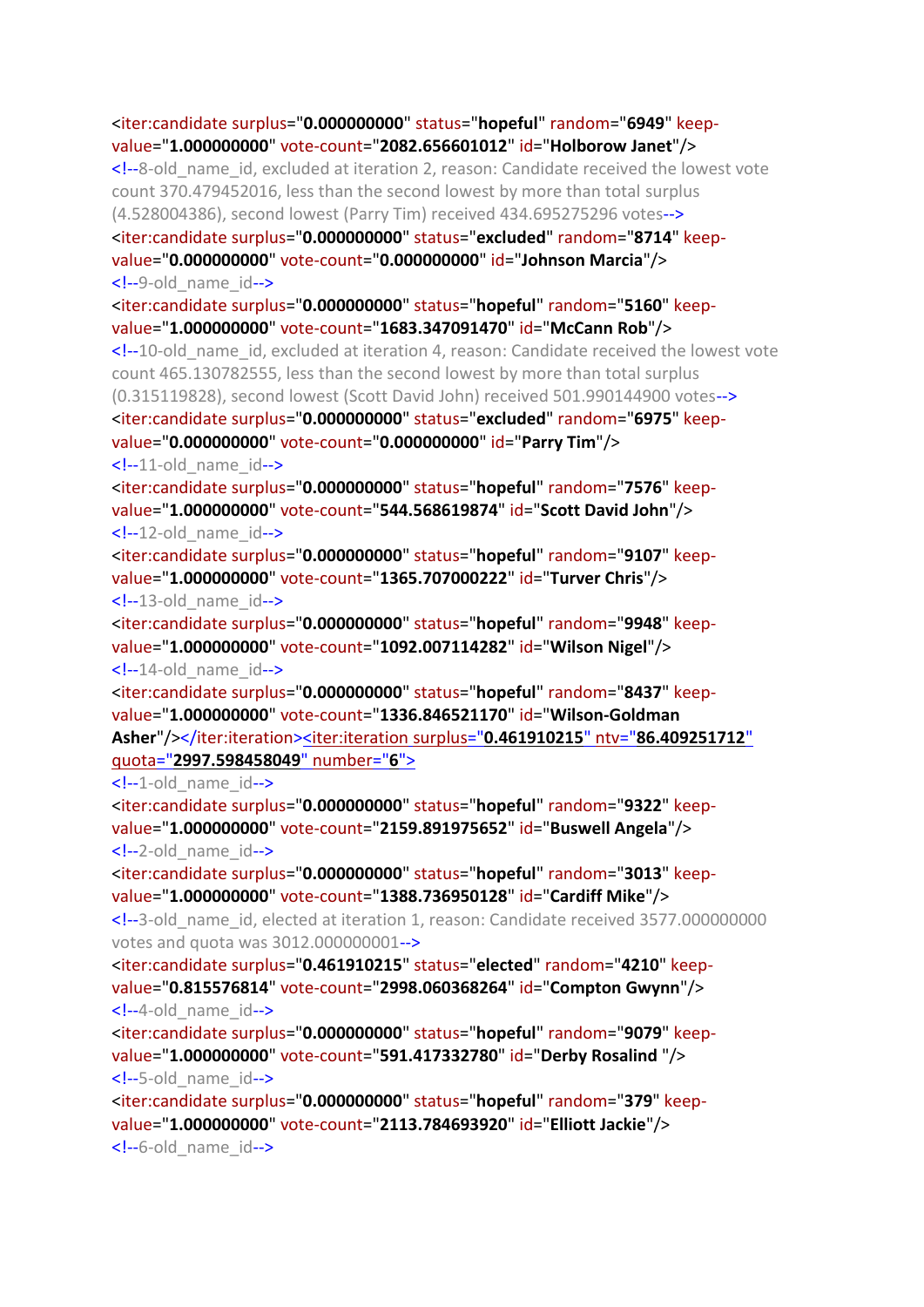# <iter:candidate surplus="**0.000000000**" status="**hopeful**" random="**5595**" keepvalue="**1.000000000**" vote-count="**606.986764474**" id="**Forsdyke Murray**"/> <!--7-old\_name\_id-->

<iter:candidate surplus="**0.000000000**" status="**hopeful**" random="**3051**" keepvalue="**1.000000000**" vote-count="**2086.958109428**" id="**Holborow Janet**"/> <!--8-old\_name\_id, excluded at iteration 2, reason: Candidate received the lowest vote count 370.479452016, less than the second lowest by more than total surplus (4.528004386), second lowest (Parry Tim) received 434.695275296 votes--> <iter:candidate surplus="**0.000000000**" status="**excluded**" random="**1286**" keepvalue="**0.000000000**" vote-count="**0.000000000**" id="**Johnson Marcia**"/> <!--9-old\_name\_id--> <iter:candidate surplus="**0.000000000**" status="**hopeful**" random="**4840**" keepvalue="**1.000000000**" vote-count="**1687.027912430**" id="**McCann Rob**"/> <!--10-old\_name\_id, excluded at iteration 4, reason: Candidate received the lowest vote count 465.130782555, less than the second lowest by more than total surplus (0.315119828), second lowest (Scott David John) received 501.990144900 votes--> <iter:candidate surplus="**0.000000000**" status="**excluded**" random="**3025**" keepvalue="**0.000000000**" vote-count="**0.000000000**" id="**Parry Tim**"/>  $\leq$  -11-old name id, excluded at iteration 6, reason: Candidate received the lowest vote count 546.315205506, less than the second lowest by more than total surplus (0.461910215), second lowest (Derby Rosalind ) received 591.417332780 votes--> <iter:candidate surplus="**0.000000000**" status="**excluded**" random="**2424**" keepvalue="**0.000000000**" vote-count="**546.315205506**" id="**Scott David John**"/>  $\langle -12 \text{-old name id--} \rangle$ <iter:candidate surplus="**0.000000000**" status="**hopeful**" random="**893**" keepvalue="**1.000000000**" vote-count="**1369.503297918**" id="**Turver Chris**"/>

 $\leq$  --13-old name id-->

<iter:candidate surplus="**0.000000000**" status="**hopeful**" random="**52**" keepvalue="**1.000000000**" vote-count="**1095.659066058**" id="**Wilson Nigel**"/>  $\langle -14$ -old name  $id$ -->

<iter:candidate surplus="**0.000000000**" status="**hopeful**" random="**1563**" keepvalue="**1.000000000**" vote-count="**1341.249071730**" id="**Wilson-Goldman Asher**"/></iter:iteration><iter:iteration surplus="**73.170730078**" ntv="**[129.124354292](file:///C:/Program%20Files%20(x86)/STVCalculator/STVR/STV_Result_Election_KapitiCoastDistrictCouncil_Issue_AtLarge-Districtwide14_10_2019111641AM_N.xml)**" quota="**[2990.479274285](file:///C:/Program%20Files%20(x86)/STVCalculator/STVR/STV_Result_Election_KapitiCoastDistrictCouncil_Issue_AtLarge-Districtwide14_10_2019111641AM_N.xml)**" number="**7**">

 $\leq$  --1-old name id-->

<iter:candidate surplus="**0.000000000**" status="**hopeful**" random="**678**" keepvalue="**1.000000000**" vote-count="**2202.536225136**" id="**Buswell Angela**"/>  $\leq$  --2-old name  $id$ -->

<iter:candidate surplus="**0.000000000**" status="**hopeful**" random="**6987**" keepvalue="**1.000000000**" vote-count="**1418.613600978**" id="**Cardiff Mike**"/>

<!--3-old\_name\_id, elected at iteration 1, reason: Candidate received 3577.000000000 votes and quota was 3012.000000001-->

<iter:candidate surplus="**73.170730078**" status="**elected**" random="**5790**" keepvalue="**0.815451159**" vote-count="**3063.650004363**" id="**Compton Gwynn**"/>  $\leftarrow$  -4-old name id-->

<iter:candidate surplus="**0.000000000**" status="**hopeful**" random="**921**" keepvalue="**1.000000000**" vote-count="**611.399014886**" id="**Derby Rosalind** "/>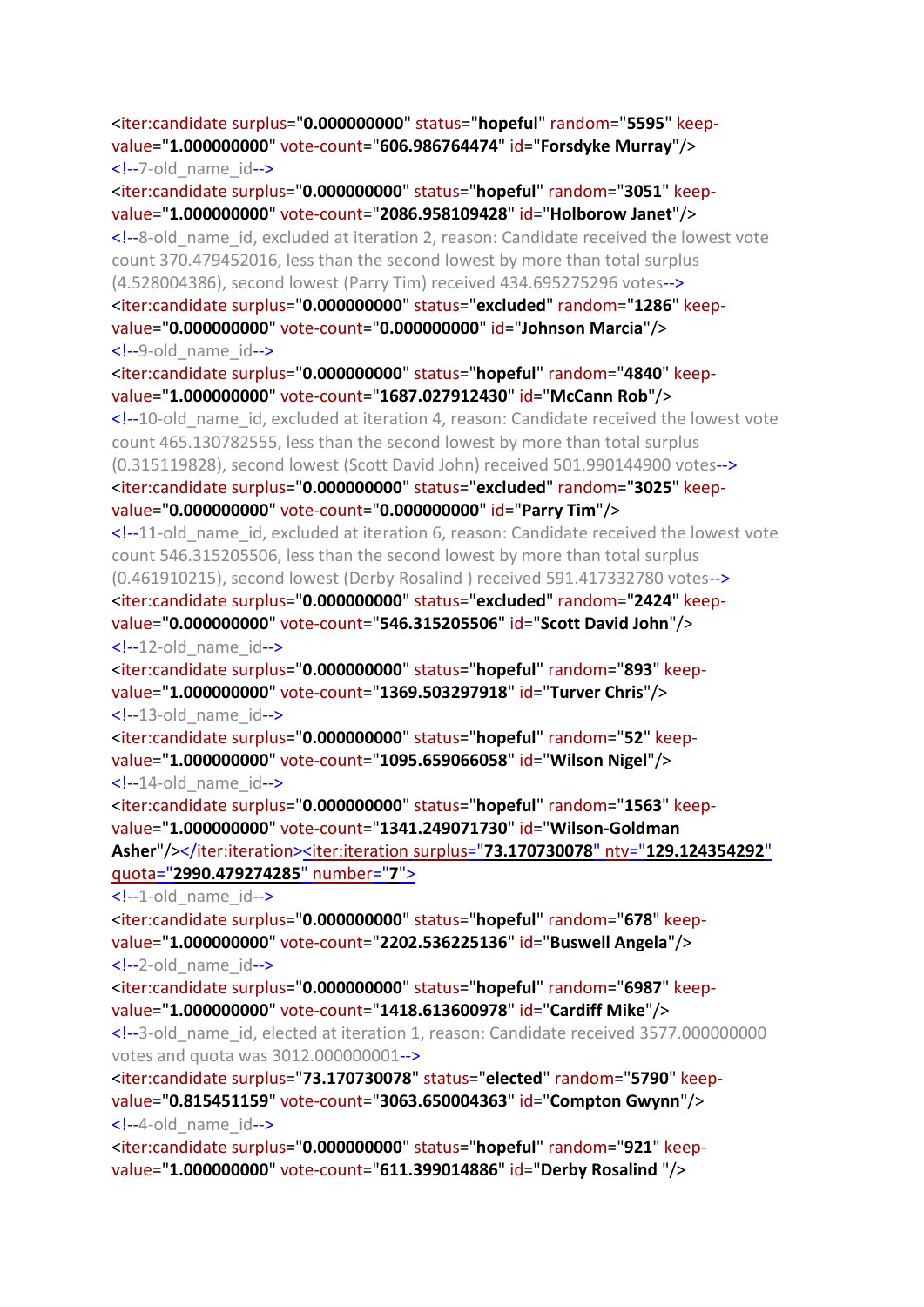#### <!--5-old\_name\_id-->

<iter:candidate surplus="**0.000000000**" status="**hopeful**" random="**9621**" keepvalue="**1.000000000**" vote-count="**2175.304337704**" id="**Elliott Jackie**"/> <!--6-old\_name\_id-->

<iter:candidate surplus="**0.000000000**" status="**hopeful**" random="**4405**" keepvalue="**1.000000000**" vote-count="**641.978373325**" id="**Forsdyke Murray**"/> <!--7-old\_name\_id-->

<iter:candidate surplus="**0.000000000**" status="**hopeful**" random="**6949**" keepvalue="**1.000000000**" vote-count="**2120.841043028**" id="**Holborow Janet**"/> <!--8-old\_name\_id, excluded at iteration 2, reason: Candidate received the lowest vote count 370.479452016, less than the second lowest by more than total surplus (4.528004386), second lowest (Parry Tim) received 434.695275296 votes--> <iter:candidate surplus="**0.000000000**" status="**excluded**" random="**8714**" keepvalue="**0.000000000**" vote-count="**0.000000000**" id="**Johnson Marcia**"/> <!--9-old\_name\_id-->

<iter:candidate surplus="**0.000000000**" status="**hopeful**" random="**5160**" keepvalue="**1.000000000**" vote-count="**1724.274540547**" id="**McCann Rob**"/>

<!--10-old\_name\_id, excluded at iteration 4, reason: Candidate received the lowest vote count 465.130782555, less than the second lowest by more than total surplus (0.315119828), second lowest (Scott David John) received 501.990144900 votes--> <iter:candidate surplus="**0.000000000**" status="**excluded**" random="**6975**" keep-

value="**0.000000000**" vote-count="**0.000000000**" id="**Parry Tim**"/>

<!--11-old name id, excluded at iteration 6, reason: Candidate received the lowest vote count 546.315205506, less than the second lowest by more than total surplus (0.461910215), second lowest (Derby Rosalind ) received 591.417332780 votes--> <iter:candidate surplus="**0.000000000**" status="**excluded**" random="**7576**" keepvalue="**0.000000000**" vote-count="**0.000000000**" id="**Scott David John**"/>

### $\langle -12 \text{-old name id--} \rangle$

<iter:candidate surplus="**0.000000000**" status="**hopeful**" random="**9107**" keepvalue="**1.000000000**" vote-count="**1438.227322003**" id="**Turver Chris**"/>  $\leq$  --13-old name  $id$ -->

<iter:candidate surplus="**0.000000000**" status="**hopeful**" random="**9948**" keepvalue="**1.000000000**" vote-count="**1164.596419685**" id="**Wilson Nigel**"/> <!--14-old\_name\_id-->

<iter:candidate surplus="**0.000000000**" status="**hopeful**" random="**8437**" keepvalue="**1.000000000**" vote-count="**1381.454764053**" id="**Wilson-Goldman Asher**"/></iter:iteration><iter:iteration surplus="**0.688149266**" ntv="**[133.253232160](file:///C:/Program%20Files%20(x86)/STVCalculator/STVR/STV_Result_Election_KapitiCoastDistrictCouncil_Issue_AtLarge-Districtwide14_10_2019111641AM_N.xml)**" quota="**[2989.791127974](file:///C:/Program%20Files%20(x86)/STVCalculator/STVR/STV_Result_Election_KapitiCoastDistrictCouncil_Issue_AtLarge-Districtwide14_10_2019111641AM_N.xml)**" number="**8**">

 $\leq$  --1-old name id-->

<iter:candidate surplus="**0.000000000**" status="**hopeful**" random="**9322**" keepvalue="**1.000000000**" vote-count="**2212.196241280**" id="**Buswell Angela**"/> <!--2-old\_name\_id-->

<iter:candidate surplus="**0.000000000**" status="**hopeful**" random="**3013**" keepvalue="**1.000000000**" vote-count="**1423.638367440**" id="**Cardiff Mike**"/>

<!--3-old\_name\_id, elected at iteration 1, reason: Candidate received 3577.000000000 votes and quota was 3012.000000001-->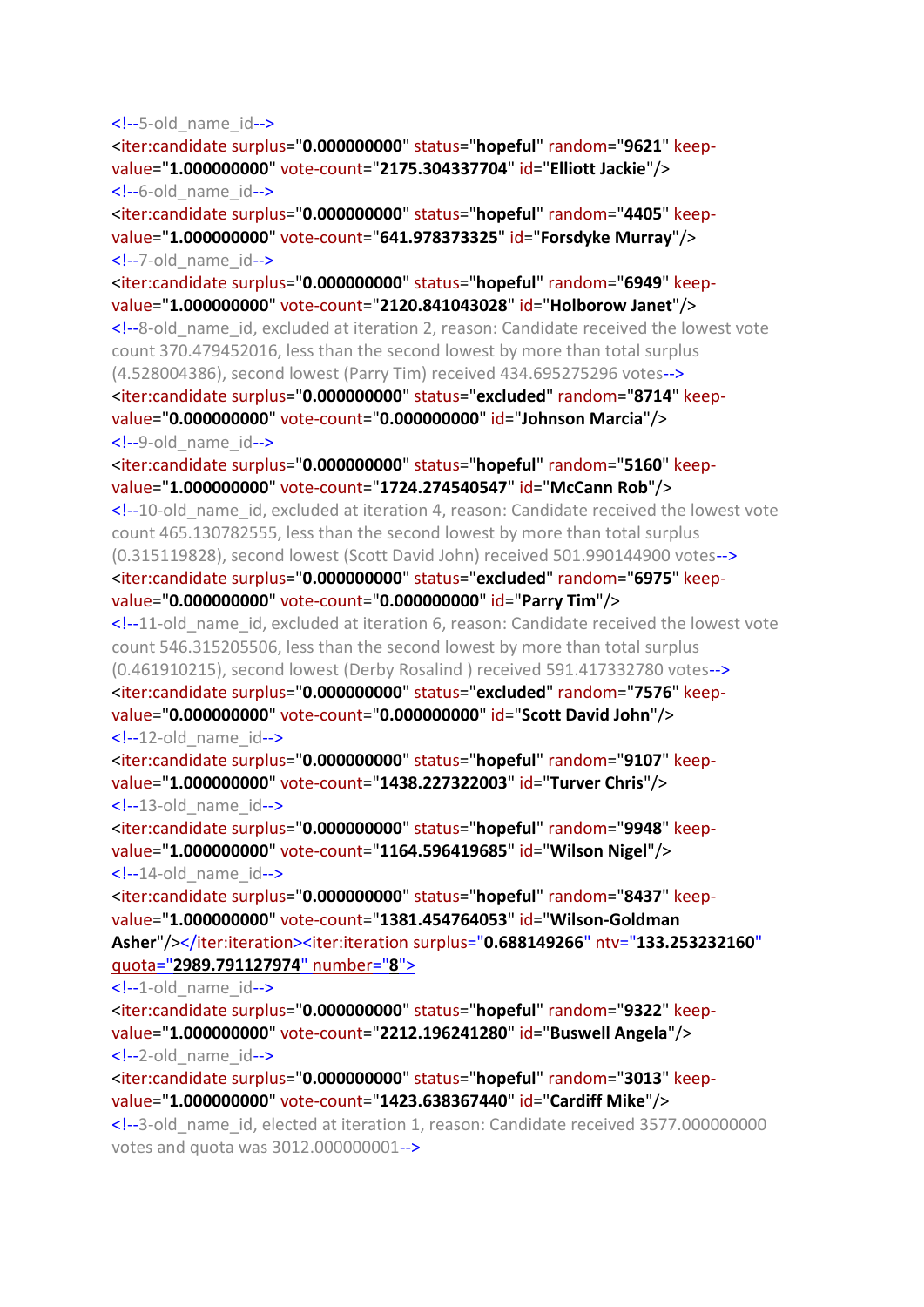<iter:candidate surplus="**0.688149266**" status="**elected**" random="**4210**" keepvalue="**0.795975320**" vote-count="**2990.479277240**" id="**Compton Gwynn**"/> <!--4-old\_name\_id, excluded at iteration 8, reason: Candidate received the lowest vote count 616.190071280, less than the second lowest by more than total surplus (0.688149266), second lowest (Forsdyke Murray) received 648.308021000 votes--> <iter:candidate surplus="**0.000000000**" status="**excluded**" random="**9079**" keepvalue="**0.000000000**" vote-count="**616.190071280**" id="**Derby Rosalind** "/> <!--5-old\_name\_id--> <iter:candidate surplus="**0.000000000**" status="**hopeful**" random="**379**" keepvalue="**1.000000000**" vote-count="**2189.794361920**" id="**Elliott Jackie**"/>  $\leq$  --6-old name  $id$ --> <iter:candidate surplus="**0.000000000**" status="**hopeful**" random="**5595**" keepvalue="**1.000000000**" vote-count="**648.308021000**" id="**Forsdyke Murray**"/> <!--7-old\_name\_id--> <iter:candidate surplus="**0.000000000**" status="**hopeful**" random="**3051**" keepvalue="**1.000000000**" vote-count="**2126.839601440**" id="**Holborow Janet**"/> <!--8-old\_name\_id, excluded at iteration 2, reason: Candidate received the lowest vote count 370.479452016, less than the second lowest by more than total surplus (4.528004386), second lowest (Parry Tim) received 434.695275296 votes--> <iter:candidate surplus="**0.000000000**" status="**excluded**" random="**1286**" keepvalue="**0.000000000**" vote-count="**0.000000000**" id="**Johnson Marcia**"/> <!--9-old\_name\_id--> <iter:candidate surplus="**0.000000000**" status="**hopeful**" random="**4840**" keepvalue="**1.000000000**" vote-count="**1729.474589560**" id="**McCann Rob**"/> <!--10-old\_name\_id, excluded at iteration 4, reason: Candidate received the lowest vote count 465.130782555, less than the second lowest by more than total surplus (0.315119828), second lowest (Scott David John) received 501.990144900 votes--> <iter:candidate surplus="**0.000000000**" status="**excluded**" random="**3025**" keepvalue="**0.000000000**" vote-count="**0.000000000**" id="**Parry Tim**"/> <!--11-old\_name\_id, excluded at iteration 6, reason: Candidate received the lowest vote count 546.315205506, less than the second lowest by more than total surplus (0.461910215), second lowest (Derby Rosalind ) received 591.417332780 votes--> <iter:candidate surplus="**0.000000000**" status="**excluded**" random="**2424**" keepvalue="**0.000000000**" vote-count="**0.000000000**" id="**Scott David John**"/>  $\leq$  --12-old name  $id$ --> <iter:candidate surplus="**0.000000000**" status="**hopeful**" random="**893**" keepvalue="**1.000000000**" vote-count="**1443.738984440**" id="**Turver Chris**"/>  $\leq$  --13-old name  $id$ --> <iter:candidate surplus="**0.000000000**" status="**hopeful**" random="**52**" keepvalue="**1.000000000**" vote-count="**1170.147033800**" id="**Wilson Nigel**"/>  $\leq$  --14-old name id--> <iter:candidate surplus="**0.000000000**" status="**hopeful**" random="**1563**" keepvalue="**1.000000000**" vote-count="**1387.940218440**" id="**Wilson-Goldman Asher**"/></iter:iteration><iter:iteration surplus="**79.009162073**" ntv="**[168.030921780](file:///C:/Program%20Files%20(x86)/STVCalculator/STVR/STV_Result_Election_KapitiCoastDistrictCouncil_Issue_AtLarge-Districtwide14_10_2019111641AM_N.xml)**"

quota="**[2983.994846371](file:///C:/Program%20Files%20(x86)/STVCalculator/STVR/STV_Result_Election_KapitiCoastDistrictCouncil_Issue_AtLarge-Districtwide14_10_2019111641AM_N.xml)**" number="**9**">

<!--1-old\_name\_id-->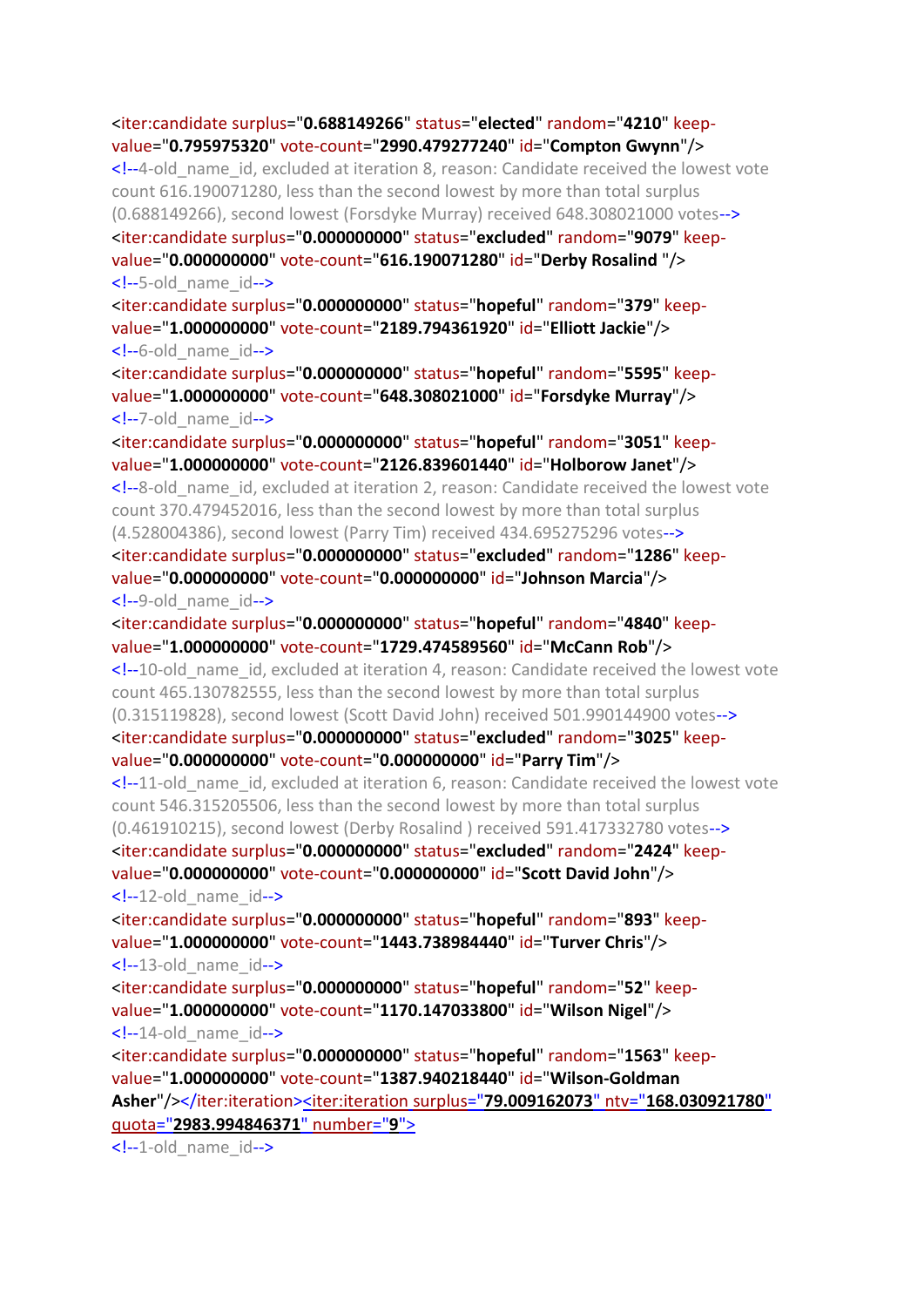<iter:candidate surplus="**0.000000000**" status="**hopeful**" random="**678**" keepvalue="**1.000000000**" vote-count="**2279.413325944**" id="**Buswell Angela**"/> <!--2-old\_name\_id-->

<iter:candidate surplus="**0.000000000**" status="**hopeful**" random="**6987**" keepvalue="**1.000000000**" vote-count="**1449.748741412**" id="**Cardiff Mike**"/> <!--3-old\_name\_id, elected at iteration 1, reason: Candidate received 3577.000000000 votes and quota was 3012.000000001-->

<iter:candidate surplus="**79.009162073**" status="**elected**" random="**5790**" keepvalue="**0.795792156**" vote-count="**3063.004008444**" id="**Compton Gwynn**"/> <!--4-old\_name\_id, excluded at iteration 8, reason: Candidate received the lowest vote count 616.190071280, less than the second lowest by more than total surplus (0.688149266), second lowest (Forsdyke Murray) received 648.308021000 votes--> <iter:candidate surplus="**0.000000000**" status="**excluded**" random="**921**" keepvalue="**0.000000000**" vote-count="**0.000000000**" id="**Derby Rosalind** "/> <!--5-old\_name\_id-->

<iter:candidate surplus="**0.000000000**" status="**hopeful**" random="**9621**" keepvalue="**1.000000000**" vote-count="**2271.711573228**" id="**Elliott Jackie**"/> <!--6-old\_name\_id, excluded at iteration 9, reason: Candidate received the lowest vote count 708.211604252, less than the second lowest by more than total surplus (79.009162073), second lowest (Wilson Nigel) received 1216.712847328 votes--> <iter:candidate surplus="**0.000000000**" status="**excluded**" random="**4405**" keepvalue="**0.000000000**" vote-count="**708.211604252**" id="**Forsdyke Murray**"/> <!--7-old\_name\_id-->

<iter:candidate surplus="**0.000000000**" status="**hopeful**" random="**6949**" keepvalue="**1.000000000**" vote-count="**2224.860121868**" id="**Holborow Janet**"/>

<!--8-old\_name\_id, excluded at iteration 2, reason: Candidate received the lowest vote count 370.479452016, less than the second lowest by more than total surplus (4.528004386), second lowest (Parry Tim) received 434.695275296 votes--> <iter:candidate surplus="**0.000000000**" status="**excluded**" random="**8714**" keep-

value="**0.000000000**" vote-count="**0.000000000**" id="**Johnson Marcia**"/> <!--9-old\_name\_id-->

<iter:candidate surplus="**0.000000000**" status="**hopeful**" random="**5160**" keepvalue="**1.000000000**" vote-count="**1777.262353200**" id="**McCann Rob**"/>

<!--10-old\_name\_id, excluded at iteration 4, reason: Candidate received the lowest vote count 465.130782555, less than the second lowest by more than total surplus (0.315119828), second lowest (Scott David John) received 501.990144900 votes--> <iter:candidate surplus="**0.000000000**" status="**excluded**" random="**6975**" keepvalue="**0.000000000**" vote-count="**0.000000000**" id="**Parry Tim**"/>

<!--11-old\_name\_id, excluded at iteration 6, reason: Candidate received the lowest vote count 546.315205506, less than the second lowest by more than total surplus (0.461910215), second lowest (Derby Rosalind ) received 591.417332780 votes--> <iter:candidate surplus="**0.000000000**" status="**excluded**" random="**7576**" keepvalue="**0.000000000**" vote-count="**0.000000000**" id="**Scott David John**"/> <!--12-old\_name\_id-->

<iter:candidate surplus="**0.000000000**" status="**hopeful**" random="**9107**" keepvalue="**1.000000000**" vote-count="**1465.466561044**" id="**Turver Chris**"/>  $\leq$  --13-old name  $id$ -->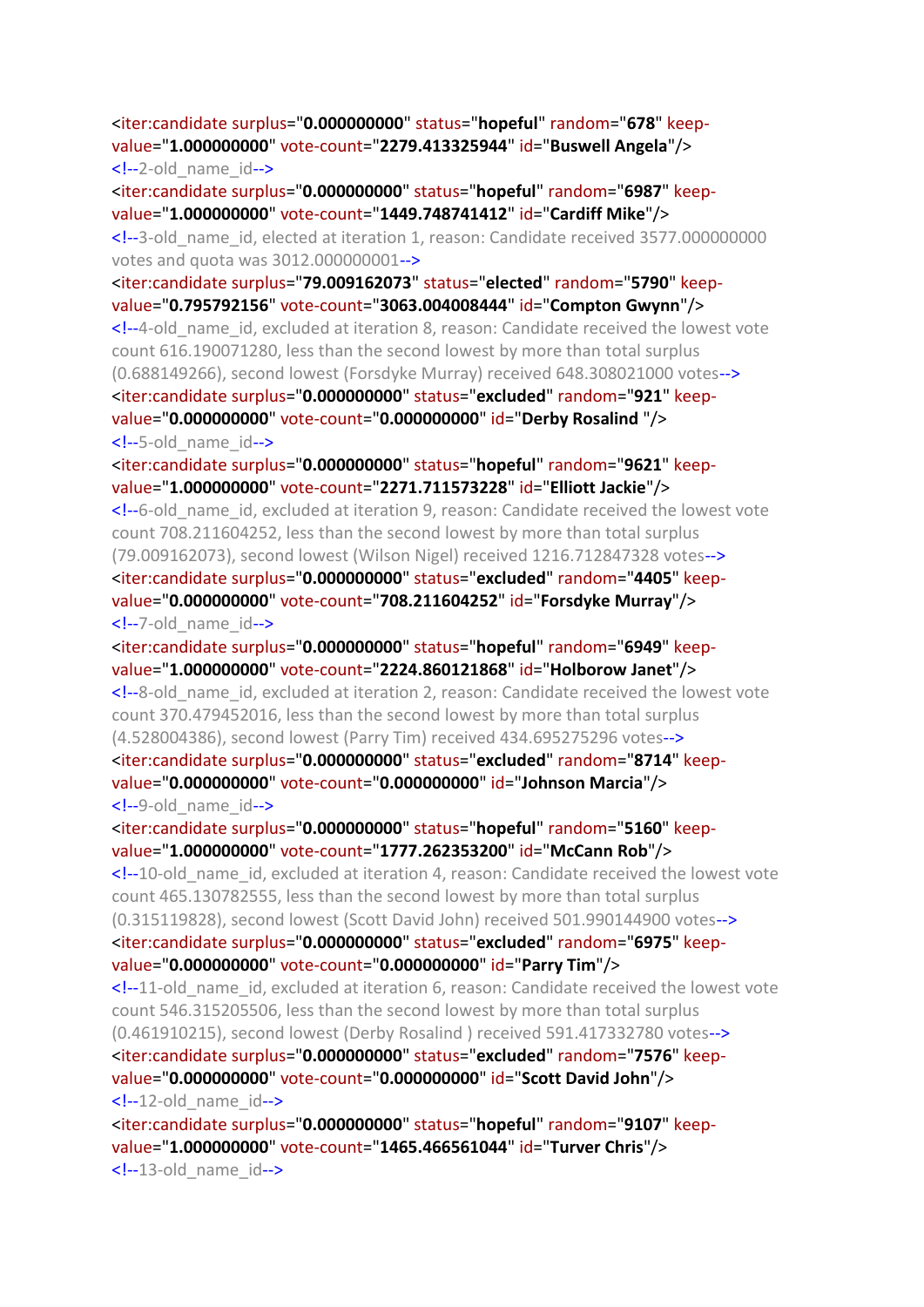<iter:candidate surplus="**0.000000000**" status="**hopeful**" random="**9948**" keepvalue="**1.000000000**" vote-count="**1216.712847328**" id="**Wilson Nigel**"/>  $\leq$  --14-old name  $id$ --> <iter:candidate surplus="**0.000000000**" status="**hopeful**" random="**8437**" keepvalue="**1.000000000**" vote-count="**1447.577941500**" id="**Wilson-Goldman Asher**"/></iter:iteration><iter:iteration surplus="**[130.586949646](file:///C:/Program%20Files%20(x86)/STVCalculator/STVR/STV_Result_Election_KapitiCoastDistrictCouncil_Issue_AtLarge-Districtwide14_10_2019111641AM_N.xml)**" ntv="**258.465741448**" quota="**[2968.922376426](file:///C:/Program%20Files%20(x86)/STVCalculator/STVR/STV_Result_Election_KapitiCoastDistrictCouncil_Issue_AtLarge-Districtwide14_10_2019111641AM_N.xml)**" number="**10**">  $\leq$  --1-old name id--> <iter:candidate surplus="**0.000000000**" status="**hopeful**" random="**9322**" keepvalue="**1.000000000**" vote-count="**2376.222645700**" id="**Buswell Angela**"/>  $\leq$  --2-old name  $id$ --> <iter:candidate surplus="**0.000000000**" status="**hopeful**" random="**3013**" keepvalue="**1.000000000**" vote-count="**1497.465741448**" id="**Cardiff Mike**"/> <!--3-old\_name\_id, elected at iteration 1, reason: Candidate received 3577.000000000 votes and quota was 3012.000000001--> <iter:candidate surplus="**130.586949646**" status="**elected**" random="**4210**" keepvalue="**0.775264964**" vote-count="**3099.509326072**" id="**Compton Gwynn**"/> <!--4-old\_name\_id, excluded at iteration 8, reason: Candidate received the lowest vote count 616.190071280, less than the second lowest by more than total surplus (0.688149266), second lowest (Forsdyke Murray) received 648.308021000 votes--> <iter:candidate surplus="**0.000000000**" status="**excluded**" random="**9079**" keepvalue="**0.000000000**" vote-count="**0.000000000**" id="**Derby Rosalind** "/> <!--5-old\_name\_id--> <iter:candidate surplus="**0.000000000**" status="**hopeful**" random="**379**" keepvalue="**1.000000000**" vote-count="**2366.575310528**" id="**Elliott Jackie**"/> <!--6-old\_name\_id, excluded at iteration 9, reason: Candidate received the lowest vote count 708.211604252, less than the second lowest by more than total surplus (79.009162073), second lowest (Wilson Nigel) received 1216.712847328 votes--> <iter:candidate surplus="**0.000000000**" status="**excluded**" random="**5595**" keepvalue="**0.000000000**" vote-count="**0.000000000**" id="**Forsdyke Murray**"/> <!--7-old\_name\_id--> <iter:candidate surplus="**0.000000000**" status="**hopeful**" random="**3051**" keepvalue="**1.000000000**" vote-count="**2283.747723896**" id="**Holborow Janet**"/> <!--8-old\_name\_id, excluded at iteration 2, reason: Candidate received the lowest vote count 370.479452016, less than the second lowest by more than total surplus (4.528004386), second lowest (Parry Tim) received 434.695275296 votes--> <iter:candidate surplus="**0.000000000**" status="**excluded**" random="**1286**" keepvalue="**0.000000000**" vote-count="**0.000000000**" id="**Johnson Marcia**"/> <!--9-old\_name\_id--> <iter:candidate surplus="**0.000000000**" status="**hopeful**" random="**4840**" keepvalue="**1.000000000**" vote-count="**1845.983057492**" id="**McCann Rob**"/>

<!--10-old\_name\_id, excluded at iteration 4, reason: Candidate received the lowest vote count 465.130782555, less than the second lowest by more than total surplus (0.315119828), second lowest (Scott David John) received 501.990144900 votes--> <iter:candidate surplus="**0.000000000**" status="**excluded**" random="**3025**" keepvalue="**0.000000000**" vote-count="**0.000000000**" id="**Parry Tim**"/>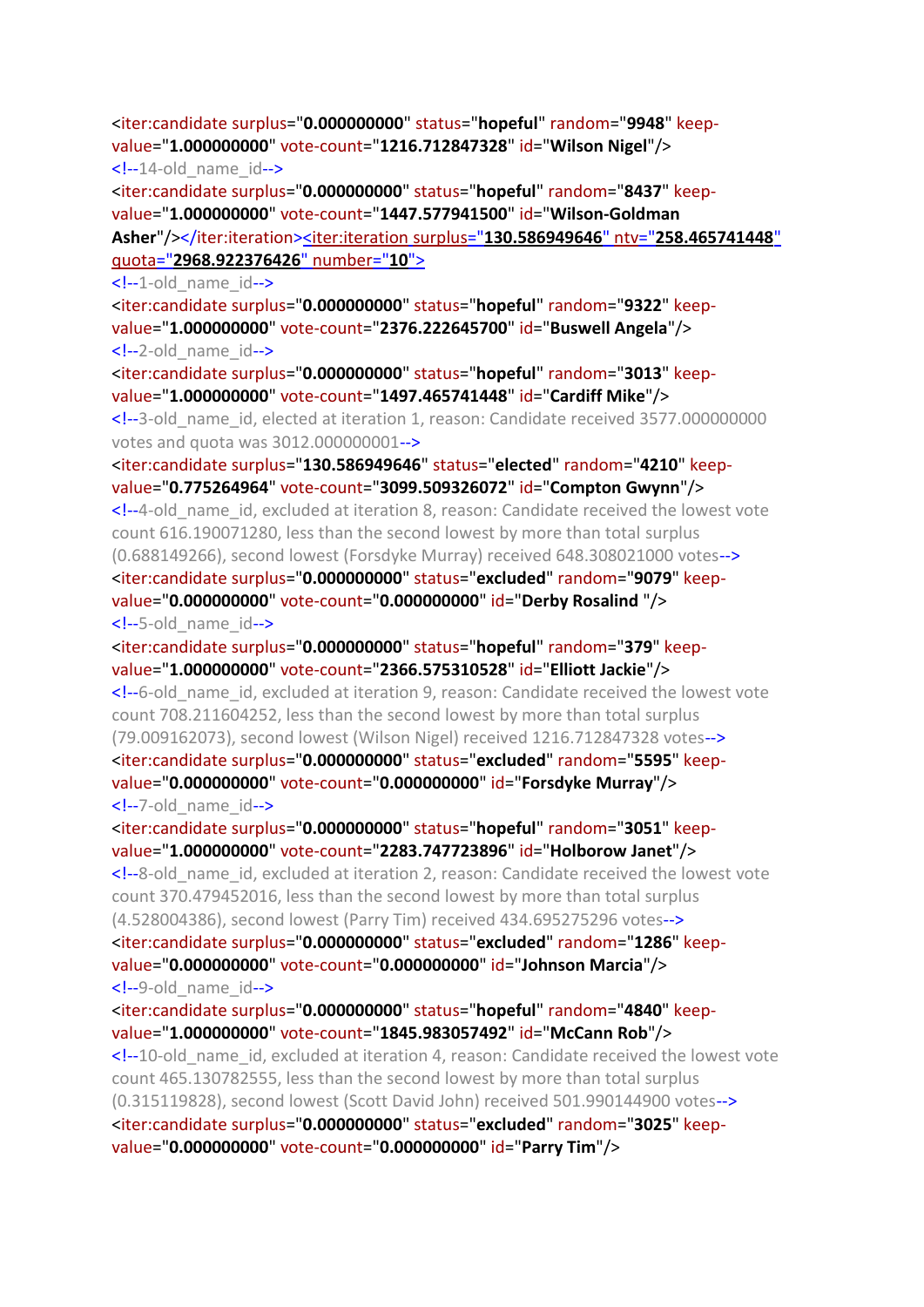<!--11-old\_name\_id, excluded at iteration 6, reason: Candidate received the lowest vote count 546.315205506, less than the second lowest by more than total surplus (0.461910215), second lowest (Derby Rosalind ) received 591.417332780 votes--> <iter:candidate surplus="**0.000000000**" status="**excluded**" random="**2424**" keepvalue="**0.000000000**" vote-count="**0.000000000**" id="**Scott David John**"/>  $\leq$  --12-old name  $id$ -->

<iter:candidate surplus="**0.000000000**" status="**hopeful**" random="**893**" keepvalue="**1.000000000**" vote-count="**1507.286237060**" id="**Turver Chris**"/> <!--13-old\_name\_id, excluded at iteration 10, reason: Candidate received the lowest vote count 1297.646664040, less than the second lowest by more than total surplus (130.586949646), second lowest (Cardiff Mike) received 1497.465741448 votes--> <iter:candidate surplus="**0.000000000**" status="**excluded**" random="**52**" keepvalue="**0.000000000**" vote-count="**1297.646664040**" id="**Wilson Nigel**"/>  $\leq$  --14-old name  $id$ -->

<iter:candidate surplus="**0.000000000**" status="**hopeful**" random="**1563**" keepvalue="**1.000000000**" vote-count="**1539.097552316**" id="**Wilson-Goldman Asher**"/></iter:iteration><iter:iteration surplus="**[157.212627473](file:///C:/Program%20Files%20(x86)/STVCalculator/STVR/STV_Result_Election_KapitiCoastDistrictCouncil_Issue_AtLarge-Districtwide14_10_2019111641AM_N.xml)**" ntv="**390.820213160**" quota="**[2946.863297807](file:///C:/Program%20Files%20(x86)/STVCalculator/STVR/STV_Result_Election_KapitiCoastDistrictCouncil_Issue_AtLarge-Districtwide14_10_2019111641AM_N.xml)**" number="**11**">

 $\langle -1$ -old name  $id$ -->

<iter:candidate surplus="**0.000000000**" status="**hopeful**" random="**678**" keepvalue="**1.000000000**" vote-count="**2528.418203624**" id="**Buswell Angela**"/> <!--2-old\_name\_id-->

<iter:candidate surplus="**0.000000000**" status="**hopeful**" random="**6987**" keepvalue="**1.000000000**" vote-count="**1622.376326920**" id="**Cardiff Mike**"/> <!--3-old\_name\_id, elected at iteration 1, reason: Candidate received 3577.000000000 votes and quota was 3012.000000001-->

<iter:candidate surplus="**157.212627473**" status="**elected**" random="**5790**" keepvalue="**0.742601896**" vote-count="**3104.075925280**" id="**Compton Gwynn**"/> <!--4-old\_name\_id, excluded at iteration 8, reason: Candidate received the lowest vote count 616.190071280, less than the second lowest by more than total surplus (0.688149266), second lowest (Forsdyke Murray) received 648.308021000 votes--> <iter:candidate surplus="**0.000000000**" status="**excluded**" random="**921**" keepvalue="**0.000000000**" vote-count="**0.000000000**" id="**Derby Rosalind** "/> <!--5-old\_name\_id-->

<iter:candidate surplus="**0.000000000**" status="**hopeful**" random="**9621**" keepvalue="**1.000000000**" vote-count="**2549.409829136**" id="**Elliott Jackie**"/> <!--6-old\_name\_id, excluded at iteration 9, reason: Candidate received the lowest vote count 708.211604252, less than the second lowest by more than total surplus (79.009162073), second lowest (Wilson Nigel) received 1216.712847328 votes--> <iter:candidate surplus="**0.000000000**" status="**excluded**" random="**4405**" keepvalue="**0.000000000**" vote-count="**0.000000000**" id="**Forsdyke Murray**"/> <!--7-old\_name\_id-->

<iter:candidate surplus="**0.000000000**" status="**hopeful**" random="**6949**" keepvalue="**1.000000000**" vote-count="**2446.512563864**" id="**Holborow Janet**"/>

<!--8-old\_name\_id, excluded at iteration 2, reason: Candidate received the lowest vote count 370.479452016, less than the second lowest by more than total surplus (4.528004386), second lowest (Parry Tim) received 434.695275296 votes-->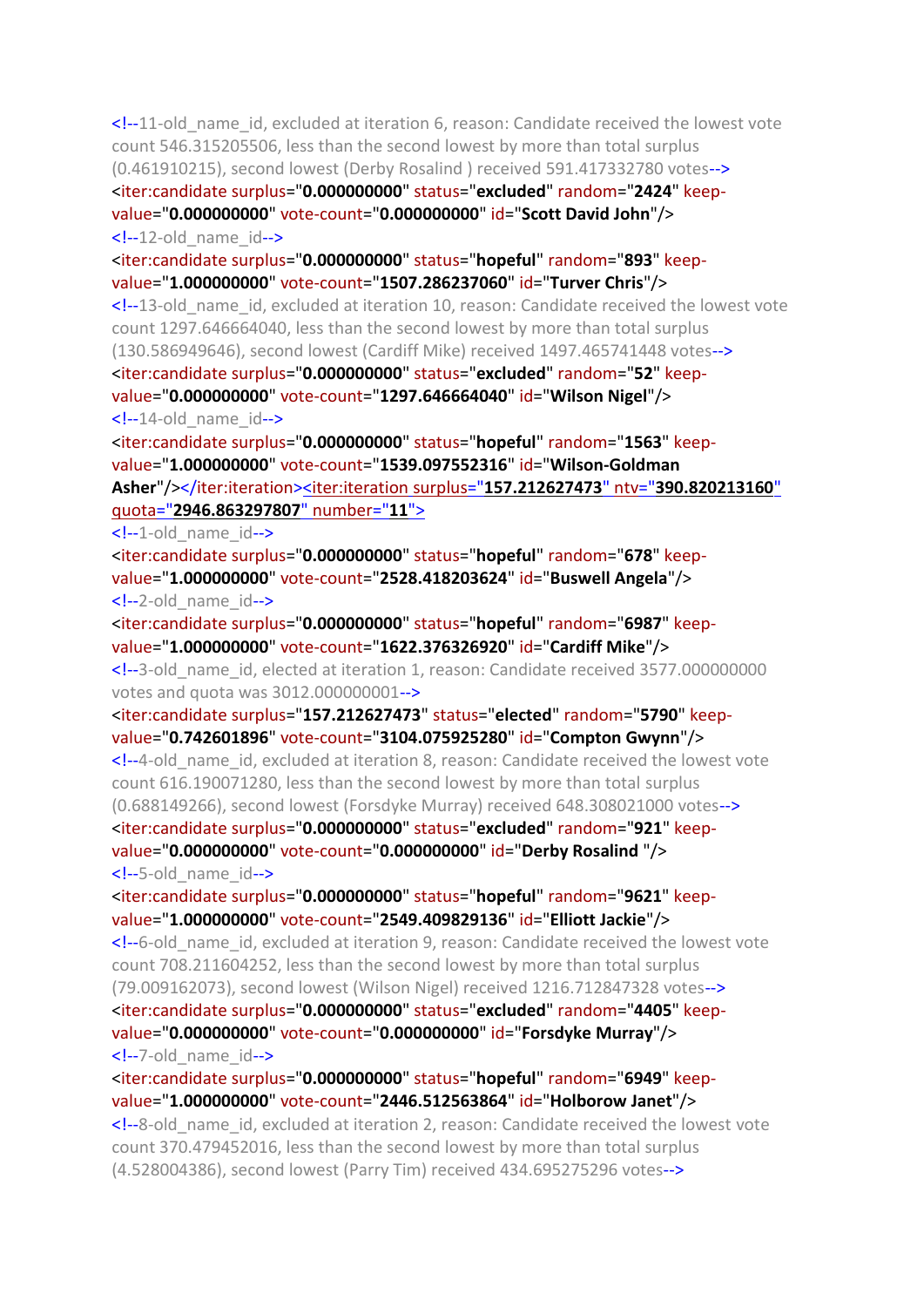# <iter:candidate surplus="**0.000000000**" status="**excluded**" random="**8714**" keepvalue="**0.000000000**" vote-count="**0.000000000**" id="**Johnson Marcia**"/> <!--9-old\_name\_id-->

<iter:candidate surplus="**0.000000000**" status="**hopeful**" random="**5160**" keepvalue="**1.000000000**" vote-count="**1998.474037808**" id="**McCann Rob**"/> <!--10-old\_name\_id, excluded at iteration 4, reason: Candidate received the lowest vote count 465.130782555, less than the second lowest by more than total surplus (0.315119828), second lowest (Scott David John) received 501.990144900 votes--> <iter:candidate surplus="**0.000000000**" status="**excluded**" random="**6975**" keepvalue="**0.000000000**" vote-count="**0.000000000**" id="**Parry Tim**"/> <!--11-old\_name\_id, excluded at iteration 6, reason: Candidate received the lowest vote count 546.315205506, less than the second lowest by more than total surplus (0.461910215), second lowest (Derby Rosalind ) received 591.417332780 votes--> <iter:candidate surplus="**0.000000000**" status="**excluded**" random="**7576**" keepvalue="**0.000000000**" vote-count="**0.000000000**" id="**Scott David John**"/>  $\leq$  --12-old name  $id$ -->

<iter:candidate surplus="**0.000000000**" status="**hopeful**" random="**9107**" keepvalue="**1.000000000**" vote-count="**1734.364601784**" id="**Turver Chris**"/>

<!--13-old\_name\_id, excluded at iteration 10, reason: Candidate received the lowest vote count 1297.646664040, less than the second lowest by more than total surplus (130.586949646), second lowest (Cardiff Mike) received 1497.465741448 votes--> <iter:candidate surplus="**0.000000000**" status="**excluded**" random="**9948**" keepvalue="**0.000000000**" vote-count="**0.000000000**" id="**Wilson Nigel**"/>

 $\langle -14$ -old name  $id$ -->

<iter:candidate surplus="**0.000000000**" status="**hopeful**" random="**8437**" keepvalue="**1.000000000**" vote-count="**1697.548298424**" id="**Wilson-Goldman Asher**"/></iter:iteration><iter:iteration surplus="**2.601406883**" ntv="**[406.428643700](file:///C:/Program%20Files%20(x86)/STVCalculator/STVR/STV_Result_Election_KapitiCoastDistrictCouncil_Issue_AtLarge-Districtwide14_10_2019111641AM_N.xml)**" quota="**[2944.261892717](file:///C:/Program%20Files%20(x86)/STVCalculator/STVR/STV_Result_Election_KapitiCoastDistrictCouncil_Issue_AtLarge-Districtwide14_10_2019111641AM_N.xml)**" number="**12**">

 $\leq$  --1-old name  $id$ -->

<iter:candidate surplus="**0.000000000**" status="**hopeful**" random="**9322**" keepvalue="**1.000000000**" vote-count="**2552.150540180**" id="**Buswell Angela**"/>

<!--2-old\_name\_id, excluded at iteration 12, reason: Candidate received the lowest vote count 1635.728116900, less than the second lowest by more than total surplus (2.601406883), second lowest (Wilson-Goldman Asher) received 1719.400101180 votes--> <iter:candidate surplus="**0.000000000**" status="**excluded**" random="**3013**" keep-

value="**0.000000000**" vote-count="**1635.728116900**" id="**Cardiff Mike**"/>

<!--3-old\_name\_id, elected at iteration 1, reason: Candidate received 3577.000000000 votes and quota was 3012.000000001-->

<iter:candidate surplus="**2.601406883**" status="**elected**" random="**4210**" keepvalue="**0.704991220**" vote-count="**2946.863299600**" id="**Compton Gwynn**"/>

<!--4-old\_name\_id, excluded at iteration 8, reason: Candidate received the lowest vote count 616.190071280, less than the second lowest by more than total surplus (0.688149266), second lowest (Forsdyke Murray) received 648.308021000 votes--> <iter:candidate surplus="**0.000000000**" status="**excluded**" random="**9079**" keepvalue="**0.000000000**" vote-count="**0.000000000**" id="**Derby Rosalind** "/> <!--5-old\_name\_id-->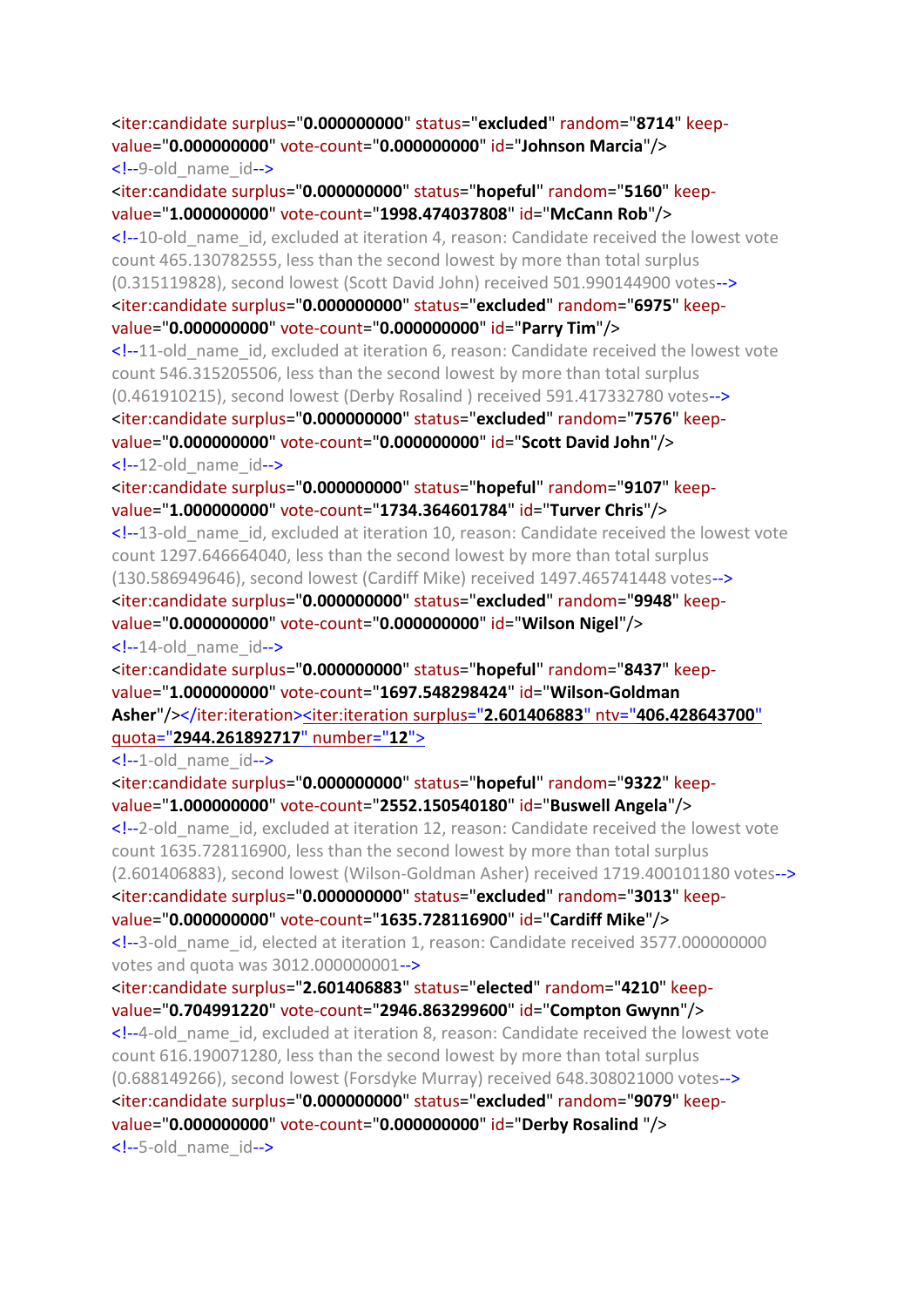<iter:candidate surplus="**0.000000000**" status="**hopeful**" random="**379**" keepvalue="**1.000000000**" vote-count="**2584.538200520**" id="**Elliott Jackie**"/> <!--6-old\_name\_id, excluded at iteration 9, reason: Candidate received the lowest vote count 708.211604252, less than the second lowest by more than total surplus (79.009162073), second lowest (Wilson Nigel) received 1216.712847328 votes--> <iter:candidate surplus="**0.000000000**" status="**excluded**" random="**5595**" keepvalue="**0.000000000**" vote-count="**0.000000000**" id="**Forsdyke Murray**"/> <!--7-old\_name\_id--> <iter:candidate surplus="**0.000000000**" status="**hopeful**" random="**3051**" keepvalue="**1.000000000**" vote-count="**2463.098871980**" id="**Holborow Janet**"/> <!--8-old\_name\_id, excluded at iteration 2, reason: Candidate received the lowest vote count 370.479452016, less than the second lowest by more than total surplus (4.528004386), second lowest (Parry Tim) received 434.695275296 votes--> <iter:candidate surplus="**0.000000000**" status="**excluded**" random="**1286**" keepvalue="**0.000000000**" vote-count="**0.000000000**" id="**Johnson Marcia**"/> <!--9-old\_name\_id--> <iter:candidate surplus="**0.000000000**" status="**hopeful**" random="**4840**" keepvalue="**1.000000000**" vote-count="**2013.593529560**" id="**McCann Rob**"/> <!--10-old\_name\_id, excluded at iteration 4, reason: Candidate received the lowest vote count 465.130782555, less than the second lowest by more than total surplus (0.315119828), second lowest (Scott David John) received 501.990144900 votes--> <iter:candidate surplus="**0.000000000**" status="**excluded**" random="**3025**" keepvalue="**0.000000000**" vote-count="**0.000000000**" id="**Parry Tim**"/> <!--11-old\_name\_id, excluded at iteration 6, reason: Candidate received the lowest vote count 546.315205506, less than the second lowest by more than total surplus (0.461910215), second lowest (Derby Rosalind ) received 591.417332780 votes--> <iter:candidate surplus="**0.000000000**" status="**excluded**" random="**2424**" keepvalue="**0.000000000**" vote-count="**0.000000000**" id="**Scott David John**"/>  $\leq$  --12-old name  $id$ --> <iter:candidate surplus="**0.000000000**" status="**hopeful**" random="**893**" keepvalue="**1.000000000**" vote-count="**1750.198696380**" id="**Turver Chris**"/> <!--13-old\_name\_id, excluded at iteration 10, reason: Candidate received the lowest vote count 1297.646664040, less than the second lowest by more than total surplus (130.586949646), second lowest (Cardiff Mike) received 1497.465741448 votes--> <iter:candidate surplus="**0.000000000**" status="**excluded**" random="**52**" keepvalue="**0.000000000**" vote-count="**0.000000000**" id="**Wilson Nigel**"/>  $\leftarrow$ !--14-old name id--> <iter:candidate surplus="**0.000000000**" status="**hopeful**" random="**1563**" keepvalue="**1.000000000**" vote-count="**1719.400101180**" id="**Wilson-Goldman Asher**"/></iter:iteration><iter:iteration surplus="**[219.990442404](file:///C:/Program%20Files%20(x86)/STVCalculator/STVR/STV_Result_Election_KapitiCoastDistrictCouncil_Issue_AtLarge-Districtwide14_10_2019111641AM_N.xml)**" ntv="**568.388865654**" quota="**[2917.268522392](file:///C:/Program%20Files%20(x86)/STVCalculator/STVR/STV_Result_Election_KapitiCoastDistrictCouncil_Issue_AtLarge-Districtwide14_10_2019111641AM_N.xml)**" number="**13**">

 $\leftarrow$  -1-old name  $id$ -->

<iter:candidate surplus="**0.000000000**" status="**hopeful**" random="**678**" keepvalue="**1.000000000**" vote-count="**2846.401984232**" id="**Buswell Angela**"/>

<!--2-old\_name\_id, excluded at iteration 12, reason: Candidate received the lowest vote count 1635.728116900, less than the second lowest by more than total surplus (2.601406883), second lowest (Wilson-Goldman Asher) received 1719.400101180 votes-->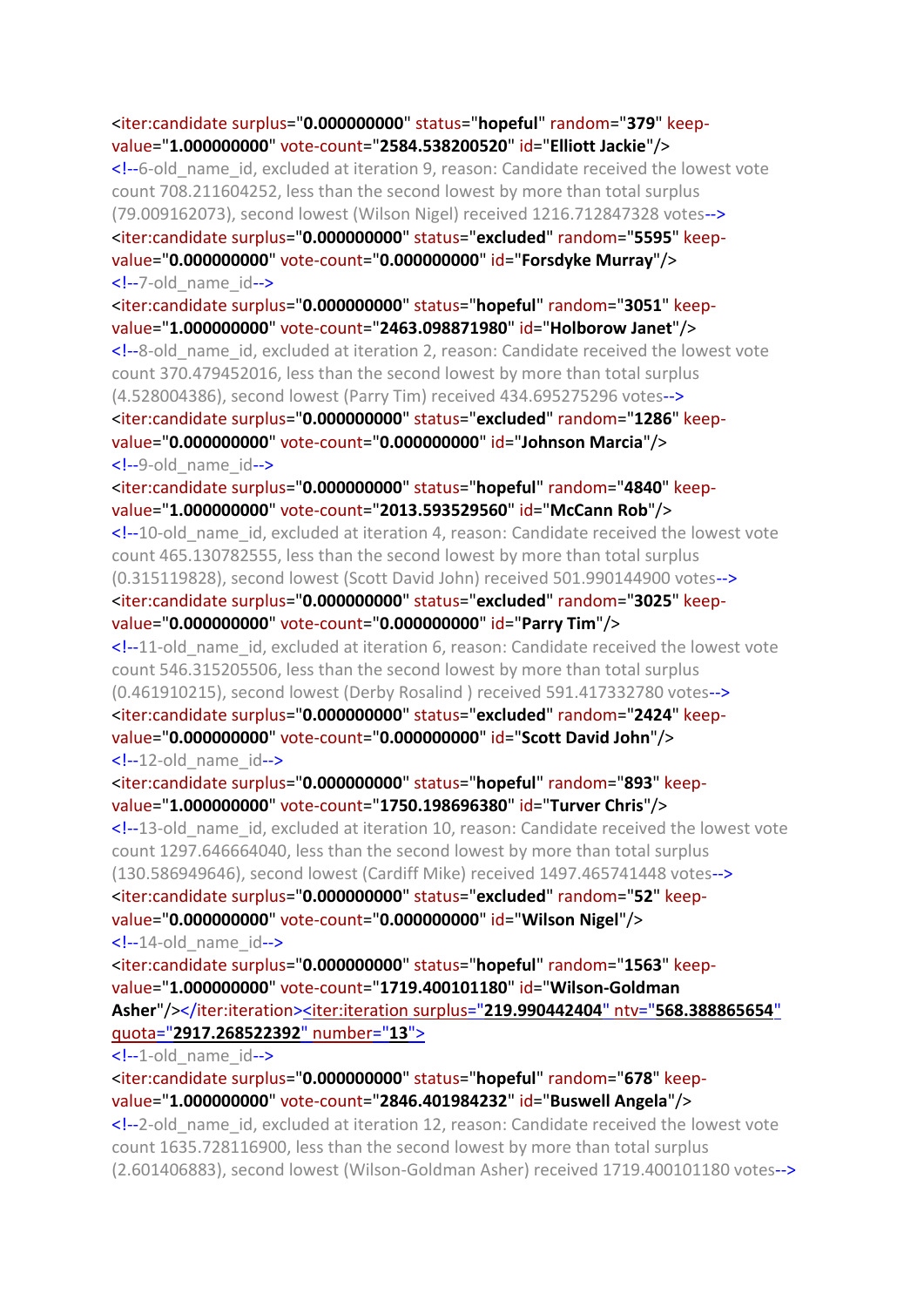# <iter:candidate surplus="**0.000000000**" status="**excluded**" random="**6987**" keepvalue="**0.000000000**" vote-count="**0.000000000**" id="**Cardiff Mike**"/>

<!--3-old\_name\_id, elected at iteration 1, reason: Candidate received 3577.000000000 votes and quota was 3012.000000001-->

<iter:candidate surplus="**219.990442404**" status="**elected**" random="**5790**" keepvalue="**0.704368874**" vote-count="**3137.258964796**" id="**Compton Gwynn**"/> <!--4-old\_name\_id, excluded at iteration 8, reason: Candidate received the lowest vote count 616.190071280, less than the second lowest by more than total surplus (0.688149266), second lowest (Forsdyke Murray) received 648.308021000 votes--> <iter:candidate surplus="**0.000000000**" status="**excluded**" random="**921**" keepvalue="**0.000000000**" vote-count="**0.000000000**" id="**Derby Rosalind** "/> <!--5-old\_name\_id-->

<iter:candidate surplus="**0.000000000**" status="**hopeful**" random="**9621**" keepvalue="**1.000000000**" vote-count="**2837.343264418**" id="**Elliott Jackie**"/>

<!--6-old\_name\_id, excluded at iteration 9, reason: Candidate received the lowest vote count 708.211604252, less than the second lowest by more than total surplus (79.009162073), second lowest (Wilson Nigel) received 1216.712847328 votes--> <iter:candidate surplus="**0.000000000**" status="**excluded**" random="**4405**" keepvalue="**0.000000000**" vote-count="**0.000000000**" id="**Forsdyke Murray**"/> <!--7-old\_name\_id-->

<iter:candidate surplus="**0.000000000**" status="**hopeful**" random="**6949**" keepvalue="**1.000000000**" vote-count="**2671.363136512**" id="**Holborow Janet**"/> <!--8-old\_name\_id, excluded at iteration 2, reason: Candidate received the lowest vote count 370.479452016, less than the second lowest by more than total surplus (4.528004386), second lowest (Parry Tim) received 434.695275296 votes--> <iter:candidate surplus="**0.000000000**" status="**excluded**" random="**8714**" keepvalue="**0.000000000**" vote-count="**0.000000000**" id="**Johnson Marcia**"/> <!--9-old\_name\_id-->

<iter:candidate surplus="**0.000000000**" status="**hopeful**" random="**5160**" keepvalue="**1.000000000**" vote-count="**2128.399055708**" id="**McCann Rob**"/> <!--10-old\_name\_id, excluded at iteration 4, reason: Candidate received the lowest vote count 465.130782555, less than the second lowest by more than total surplus (0.315119828), second lowest (Scott David John) received 501.990144900 votes--> <iter:candidate surplus="**0.000000000**" status="**excluded**" random="**6975**" keepvalue="**0.000000000**" vote-count="**0.000000000**" id="**Parry Tim**"/>

 $\leq$  -11-old name id, excluded at iteration 6, reason: Candidate received the lowest vote count 546.315205506, less than the second lowest by more than total surplus (0.461910215), second lowest (Derby Rosalind ) received 591.417332780 votes--> <iter:candidate surplus="**0.000000000**" status="**excluded**" random="**7576**" keepvalue="**0.000000000**" vote-count="**0.000000000**" id="**Scott David John**"/>  $\leq$  --12-old name  $id$ -->

<iter:candidate surplus="**0.000000000**" status="**hopeful**" random="**9107**" keepvalue="**1.000000000**" vote-count="**2099.779643804**" id="**Turver Chris**"/>

<!--13-old\_name\_id, excluded at iteration 10, reason: Candidate received the lowest vote count 1297.646664040, less than the second lowest by more than total surplus (130.586949646), second lowest (Cardiff Mike) received 1497.465741448 votes-->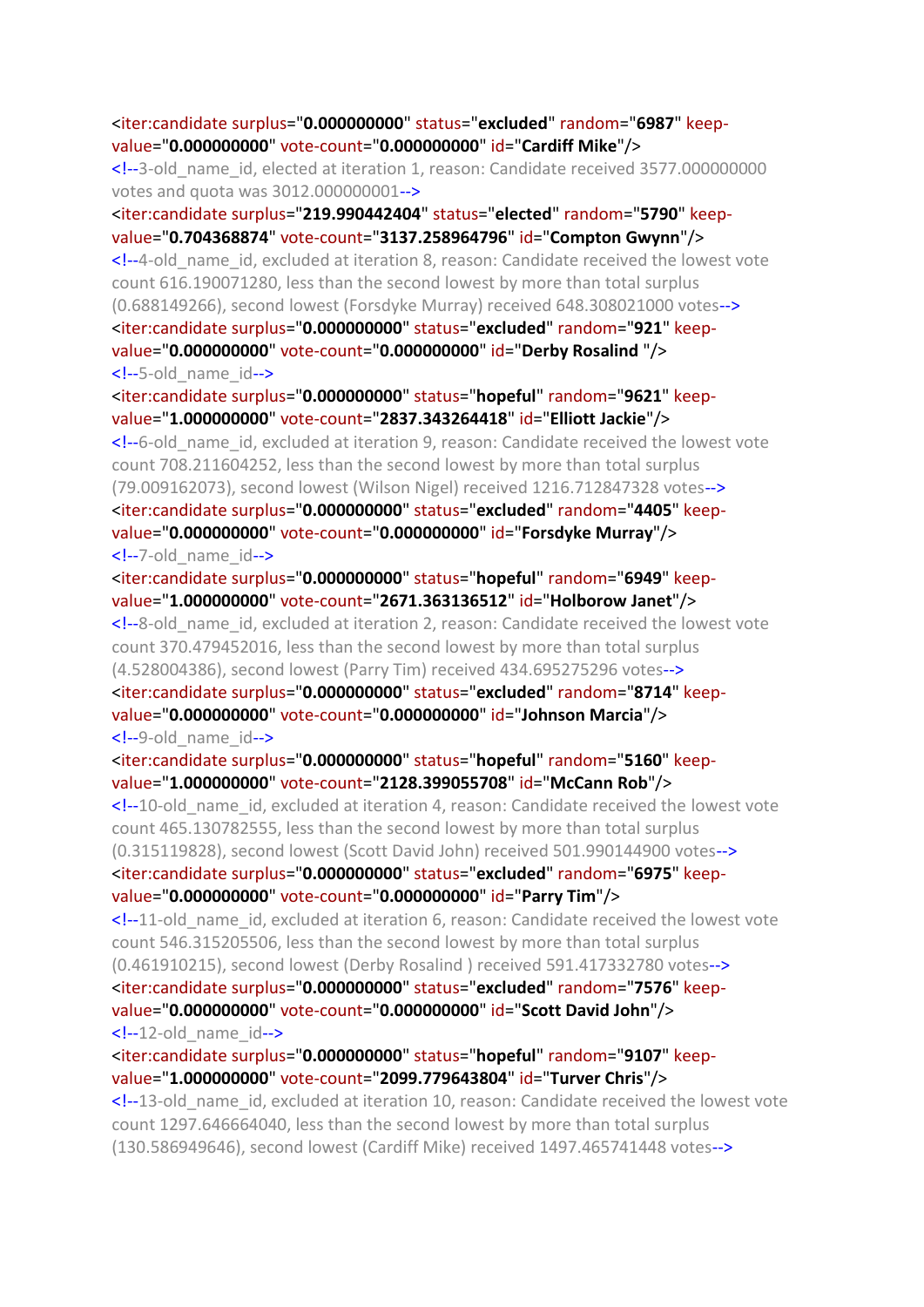<iter:candidate surplus="**0.000000000**" status="**excluded**" random="**9948**" keepvalue="**0.000000000**" vote-count="**0.000000000**" id="**Wilson Nigel**"/> <!--14-old\_name\_id, excluded at iteration 13, reason: Candidate received the lowest vote count 1783.065084876, less than the second lowest by more than total surplus (219.990442404), second lowest (Turver Chris) received 2099.779643804 votes--> <iter:candidate surplus="**0.000000000**" status="**excluded**" random="**8437**" keepvalue="**0.000000000**" vote-count="**1783.065084876**" id="**Wilson-Goldman Asher**"/></iter:iteration><iter:iteration surplus="**[1046.949234774](file:///C:/Program%20Files%20(x86)/STVCalculator/STVR/STV_Result_Election_KapitiCoastDistrictCouncil_Issue_AtLarge-Districtwide14_10_2019111641AM_N.xml)**" ntv="**866.228636494**" quota="**[2867.628560585](file:///C:/Program%20Files%20(x86)/STVCalculator/STVR/STV_Result_Election_KapitiCoastDistrictCouncil_Issue_AtLarge-Districtwide14_10_2019111641AM_N.xml)**" number="**14**"> <!--1-old\_name\_id, elected at iteration 14, reason: Candidate received 3130.725254087 votes and quota was 2867.628560585--> <iter:candidate surplus="**263.096693502**" status="**elected**" random="**9322**" keepvalue="**1.000000000**" vote-count="**3130.725254087**" id="**Buswell Angela**"/> <!--2-old\_name\_id, excluded at iteration 12, reason: Candidate received the lowest vote count 1635.728116900, less than the second lowest by more than total surplus (2.601406883), second lowest (Wilson-Goldman Asher) received 1719.400101180 votes--> <iter:candidate surplus="**0.000000000**" status="**excluded**" random="**3013**" keepvalue="**0.000000000**" vote-count="**0.000000000**" id="**Cardiff Mike**"/> <!--3-old\_name\_id, elected at iteration 1, reason: Candidate received 3577.000000000 votes and quota was 3012.000000001--> <iter:candidate surplus="**301.806192478**" status="**elected**" random="**4210**" keepvalue="**0.654977217**" vote-count="**3169.434753063**" id="**Compton Gwynn**"/> <!--4-old\_name\_id, excluded at iteration 8, reason: Candidate received the lowest vote count 616.190071280, less than the second lowest by more than total surplus (0.688149266), second lowest (Forsdyke Murray) received 648.308021000 votes--> <iter:candidate surplus="**0.000000000**" status="**excluded**" random="**9079**" keepvalue="**0.000000000**" vote-count="**0.000000000**" id="**Derby Rosalind** "/> <!--5-old\_name\_id, elected at iteration 14, reason: Candidate received 3074.781861157 votes and quota was 2867.628560585--> <iter:candidate surplus="**207.153300572**" status="**elected**" random="**379**" keepvalue="**1.000000000**" vote-count="**3074.781861157**" id="**Elliott Jackie**"/> <!--6-old\_name\_id, excluded at iteration 9, reason: Candidate received the lowest vote count 708.211604252, less than the second lowest by more than total surplus (79.009162073), second lowest (Wilson Nigel) received 1216.712847328 votes--> <iter:candidate surplus="**0.000000000**" status="**excluded**" random="**5595**" keepvalue="**0.000000000**" vote-count="**0.000000000**" id="**Forsdyke Murray**"/> <!--7-old\_name\_id, elected at iteration 14, reason: Candidate received 3142.521608807 votes and quota was 2867.628560585--> <iter:candidate surplus="**274.893048222**" status="**elected**" random="**3051**" keepvalue="**1.000000000**" vote-count="**3142.521608807**" id="**Holborow Janet**"/> <!--8-old\_name\_id, excluded at iteration 2, reason: Candidate received the lowest vote count 370.479452016, less than the second lowest by more than total surplus (4.528004386), second lowest (Parry Tim) received 434.695275296 votes--> <iter:candidate surplus="**0.000000000**" status="**excluded**" random="**1286**" keepvalue="**0.000000000**" vote-count="**0.000000000**" id="**Johnson Marcia**"/> <!--9-old\_name\_id-->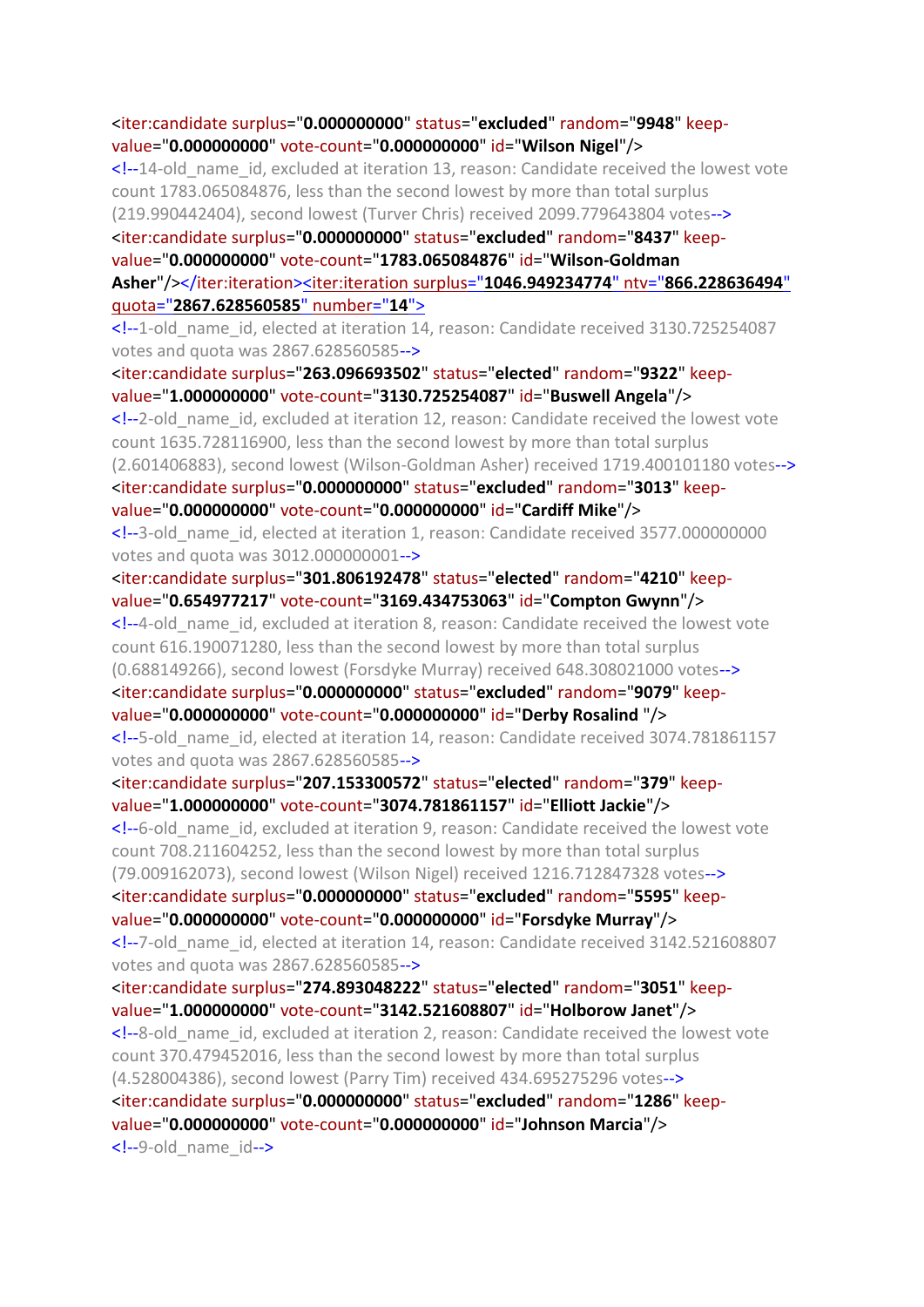<iter:candidate surplus="**0.000000000**" status="**hopeful**" random="**4840**" keepvalue="**1.000000000**" vote-count="**2436.528373621**" id="**McCann Rob**"/> <!--10-old\_name\_id, excluded at iteration 4, reason: Candidate received the lowest vote count 465.130782555, less than the second lowest by more than total surplus (0.315119828), second lowest (Scott David John) received 501.990144900 votes--> <iter:candidate surplus="**0.000000000**" status="**excluded**" random="**3025**" keepvalue="**0.000000000**" vote-count="**0.000000000**" id="**Parry Tim**"/> <!--11-old\_name\_id, excluded at iteration 6, reason: Candidate received the lowest vote count 546.315205506, less than the second lowest by more than total surplus (0.461910215), second lowest (Derby Rosalind ) received 591.417332780 votes--> <iter:candidate surplus="**0.000000000**" status="**excluded**" random="**2424**" keepvalue="**0.000000000**" vote-count="**0.000000000**" id="**Scott David John**"/>  $\langle -12 \text{-old} \rangle$  name  $id \rightarrow$ <iter:candidate surplus="**0.000000000**" status="**hopeful**" random="**893**" keepvalue="**1.000000000**" vote-count="**2251.779512771**" id="**Turver Chris**"/> <!--13-old\_name\_id, excluded at iteration 10, reason: Candidate received the lowest vote count 1297.646664040, less than the second lowest by more than total surplus (130.586949646), second lowest (Cardiff Mike) received 1497.465741448 votes--> <iter:candidate surplus="**0.000000000**" status="**excluded**" random="**52**" keepvalue="**0.000000000**" vote-count="**0.000000000**" id="**Wilson Nigel**"/> <!--14-old\_name\_id, excluded at iteration 13, reason: Candidate received the lowest vote count 1783.065084876, less than the second lowest by more than total surplus (219.990442404), second lowest (Turver Chris) received 2099.779643804 votes--> <iter:candidate surplus="**0.000000000**" status="**excluded**" random="**1563**" keepvalue="**0.000000000**" vote-count="**0.000000000**" id="**Wilson-Goldman Asher**"/></iter:iteration><iter:iteration surplus="**696.109160425**" ntv="**[1065.056593915](file:///C:/Program%20Files%20(x86)/STVCalculator/STVR/STV_Result_Election_KapitiCoastDistrictCouncil_Issue_AtLarge-Districtwide14_10_2019111641AM_N.xml)**" quota="**[2834.490567681](file:///C:/Program%20Files%20(x86)/STVCalculator/STVR/STV_Result_Election_KapitiCoastDistrictCouncil_Issue_AtLarge-Districtwide14_10_2019111641AM_N.xml)**" number="**15**"> <!--1-old\_name\_id, elected at iteration 14, reason: Candidate received 3130.725254087 votes and quota was 2867.628560585--> <iter:candidate surplus="**196.525450368**" status="**elected**" random="**678**" keepvalue="**0.915963021**" vote-count="**3031.016018049**" id="**Buswell Angela**"/> <!--2-old\_name\_id, excluded at iteration 12, reason: Candidate received the lowest vote count 1635.728116900, less than the second lowest by more than total surplus (2.601406883), second lowest (Wilson-Goldman Asher) received 1719.400101180 votes--> <iter:candidate surplus="**0.000000000**" status="**excluded**" random="**6987**" keepvalue="**0.000000000**" vote-count="**0.000000000**" id="**Cardiff Mike**"/> <!--3-old\_name\_id, elected at iteration 1, reason: Candidate received 3577.000000000 votes and quota was 3012.000000001--> <iter:candidate surplus="**122.955415714**" status="**elected**" random="**5790**" keepvalue="**0.592607680**" vote-count="**2957.445983395**" id="**Compton Gwynn**"/> <!--4-old\_name\_id, excluded at iteration 8, reason: Candidate received the lowest vote count 616.190071280, less than the second lowest by more than total surplus (0.688149266), second lowest (Forsdyke Murray) received 648.308021000 votes--> <iter:candidate surplus="**0.000000000**" status="**excluded**" random="**921**" keepvalue="**0.000000000**" vote-count="**0.000000000**" id="**Derby Rosalind** "/> <!--5-old\_name\_id, elected at iteration 14, reason: Candidate received 3074.781861157 votes and quota was 2867.628560585-->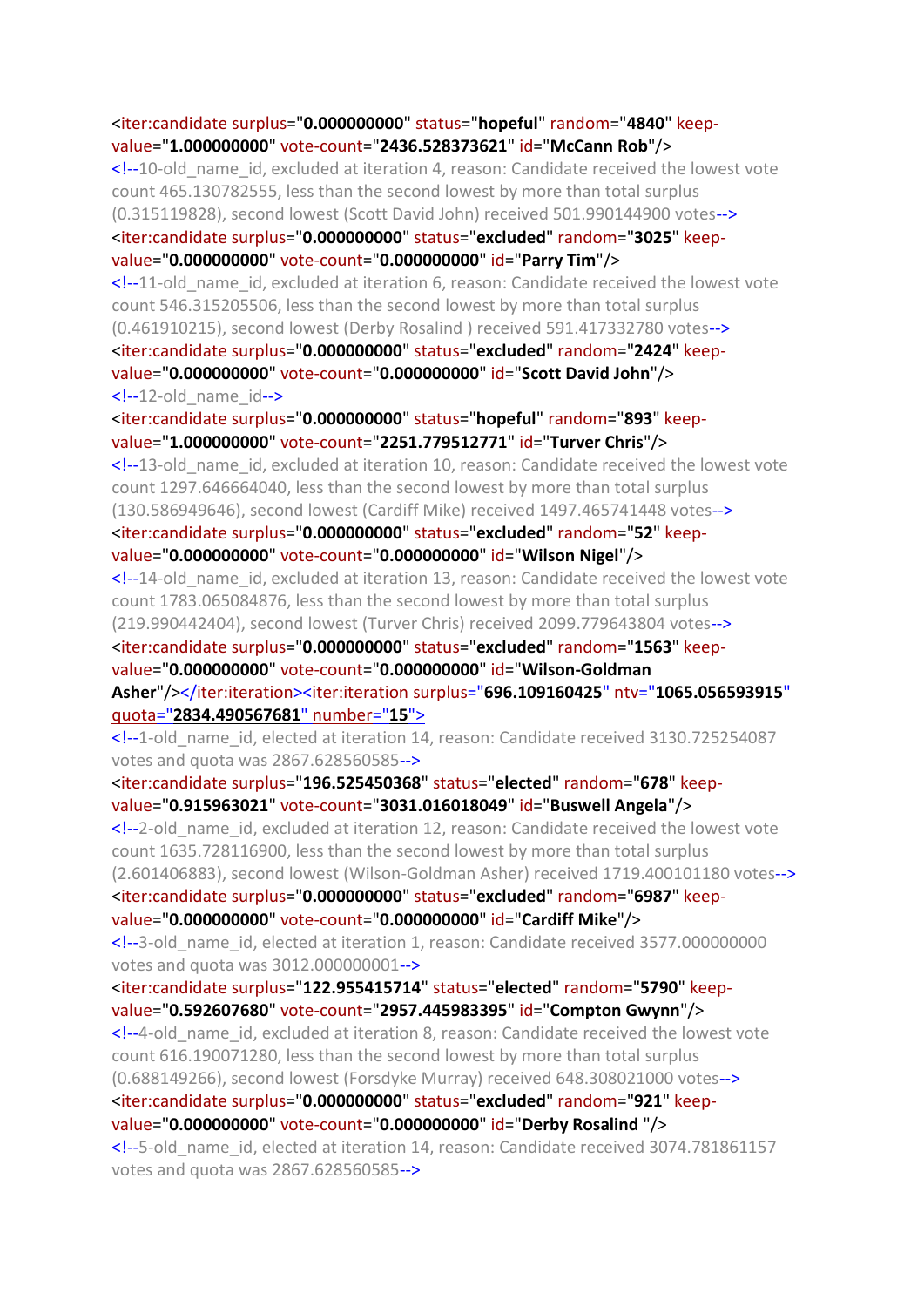<iter:candidate surplus="**200.495893001**" status="**elected**" random="**9621**" keepvalue="**0.932628294**" vote-count="**3034.986460682**" id="**Elliott Jackie**"/> <!--6-old\_name\_id, excluded at iteration 9, reason: Candidate received the lowest vote count 708.211604252, less than the second lowest by more than total surplus (79.009162073), second lowest (Wilson Nigel) received 1216.712847328 votes--> <iter:candidate surplus="**0.000000000**" status="**excluded**" random="**4405**" keepvalue="**0.000000000**" vote-count="**0.000000000**" id="**Forsdyke Murray**"/> <!--7-old\_name\_id, elected at iteration 14, reason: Candidate received 3142.521608807 votes and quota was 2867.628560585--> <iter:candidate surplus="**176.132401342**" status="**elected**" random="**6949**" keepvalue="**0.912524692**" vote-count="**3010.622969023**" id="**Holborow Janet**"/> <!--8-old\_name\_id, excluded at iteration 2, reason: Candidate received the lowest vote count 370.479452016, less than the second lowest by more than total surplus (4.528004386), second lowest (Parry Tim) received 434.695275296 votes--> <iter:candidate surplus="**0.000000000**" status="**excluded**" random="**8714**" keepvalue="**0.000000000**" vote-count="**0.000000000**" id="**Johnson Marcia**"/> <!--9-old\_name\_id--> <iter:candidate surplus="**0.000000000**" status="**hopeful**" random="**5160**" keepvalue="**1.000000000**" vote-count="**2588.680973924**" id="**McCann Rob**"/> <!--10-old\_name\_id, excluded at iteration 4, reason: Candidate received the lowest vote count 465.130782555, less than the second lowest by more than total surplus (0.315119828), second lowest (Scott David John) received 501.990144900 votes--> <iter:candidate surplus="**0.000000000**" status="**excluded**" random="**6975**" keepvalue="**0.000000000**" vote-count="**0.000000000**" id="**Parry Tim**"/> <!--11-old\_name\_id, excluded at iteration 6, reason: Candidate received the lowest vote count 546.315205506, less than the second lowest by more than total surplus (0.461910215), second lowest (Derby Rosalind ) received 591.417332780 votes--> <iter:candidate surplus="**0.000000000**" status="**excluded**" random="**7576**" keepvalue="**0.000000000**" vote-count="**0.000000000**" id="**Scott David John**"/>  $\langle -12 \text{-old name id--} \rangle$ <iter:candidate surplus="**0.000000000**" status="**hopeful**" random="**9107**" keepvalue="**1.000000000**" vote-count="**2384.191001012**" id="**Turver Chris**"/> <!--13-old\_name\_id, excluded at iteration 10, reason: Candidate received the lowest vote count 1297.646664040, less than the second lowest by more than total surplus (130.586949646), second lowest (Cardiff Mike) received 1497.465741448 votes--> <iter:candidate surplus="**0.000000000**" status="**excluded**" random="**9948**" keepvalue="**0.000000000**" vote-count="**0.000000000**" id="**Wilson Nigel**"/> <!--14-old\_name\_id, excluded at iteration 13, reason: Candidate received the lowest vote count 1783.065084876, less than the second lowest by more than total surplus (219.990442404), second lowest (Turver Chris) received 2099.779643804 votes--> <iter:candidate surplus="**0.000000000**" status="**excluded**" random="**8437**" keepvalue="**0.000000000**" vote-count="**0.000000000**" id="**Wilson-Goldman Asher**"/></iter:iteration><iter:iteration surplus="**450.434964709**" ntv="**[1211.555414048](file:///C:/Program%20Files%20(x86)/STVCalculator/STVR/STV_Result_Election_KapitiCoastDistrictCouncil_Issue_AtLarge-Districtwide14_10_2019111641AM_N.xml)**" quota="**[2810.074097659](file:///C:/Program%20Files%20(x86)/STVCalculator/STVR/STV_Result_Election_KapitiCoastDistrictCouncil_Issue_AtLarge-Districtwide14_10_2019111641AM_N.xml)**" number="**16**"> <!--1-old\_name\_id, elected at iteration 14, reason: Candidate received 3130.725254087

votes and quota was 2867.628560585-->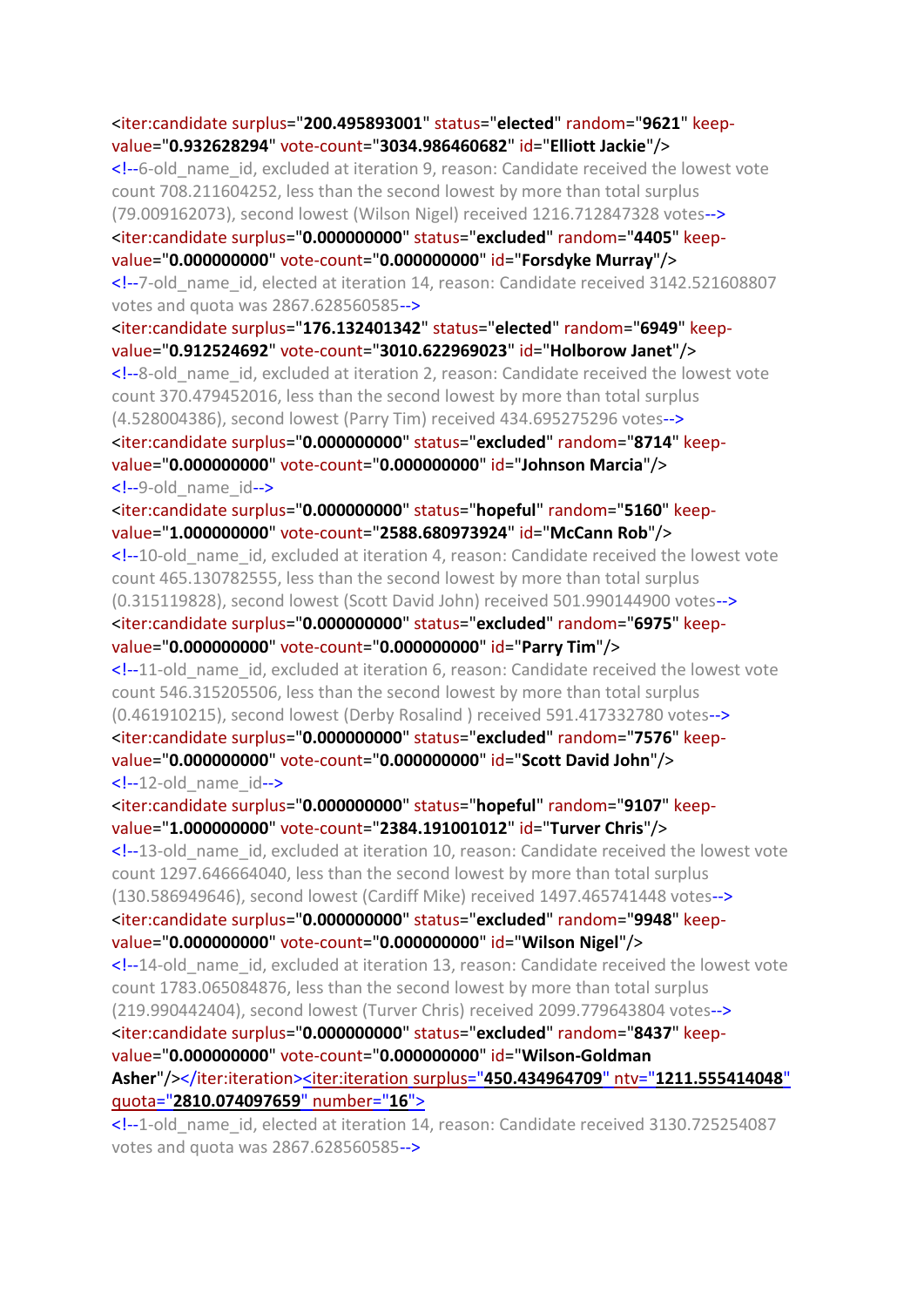<iter:candidate surplus="**122.638336261**" status="**elected**" random="**9322**" keepvalue="**0.856573680**" vote-count="**2932.712433920**" id="**Buswell Angela**"/> <!--2-old\_name\_id, excluded at iteration 12, reason: Candidate received the lowest vote count 1635.728116900, less than the second lowest by more than total surplus (2.601406883), second lowest (Wilson-Goldman Asher) received 1719.400101180 votes--> <iter:candidate surplus="**0.000000000**" status="**excluded**" random="**3013**" keepvalue="**0.000000000**" vote-count="**0.000000000**" id="**Cardiff Mike**"/> <!--3-old\_name\_id, elected at iteration 1, reason: Candidate received 3577.000000000 votes and quota was 3012.000000001--> <iter:candidate surplus="**91.849875620**" status="**elected**" random="**4210**" keepvalue="**0.567970097**" vote-count="**2901.923973279**" id="**Compton Gwynn**"/> <!--4-old\_name\_id, excluded at iteration 8, reason: Candidate received the lowest vote count 616.190071280, less than the second lowest by more than total surplus (0.688149266), second lowest (Forsdyke Murray) received 648.308021000 votes--> <iter:candidate surplus="**0.000000000**" status="**excluded**" random="**9079**" keepvalue="**0.000000000**" vote-count="**0.000000000**" id="**Derby Rosalind** "/> <!--5-old\_name\_id, elected at iteration 14, reason: Candidate received 3074.781861157 votes and quota was 2867.628560585--> <iter:candidate surplus="**115.127765438**" status="**elected**" random="**379**" keepvalue="**0.871017429**" vote-count="**2925.201863097**" id="**Elliott Jackie**"/> <!--6-old\_name\_id, excluded at iteration 9, reason: Candidate received the lowest vote count 708.211604252, less than the second lowest by more than total surplus (79.009162073), second lowest (Wilson Nigel) received 1216.712847328 votes--> <iter:candidate surplus="**0.000000000**" status="**excluded**" random="**5595**" keepvalue="**0.000000000**" vote-count="**0.000000000**" id="**Forsdyke Murray**"/> <!--7-old\_name\_id, elected at iteration 14, reason: Candidate received 3142.521608807 votes and quota was 2867.628560585--> <iter:candidate surplus="**120.818987390**" status="**elected**" random="**3051**" keepvalue="**0.859138677**" vote-count="**2930.893085049**" id="**Holborow Janet**"/> <!--8-old\_name\_id, excluded at iteration 2, reason: Candidate received the lowest vote count 370.479452016, less than the second lowest by more than total surplus (4.528004386), second lowest (Parry Tim) received 434.695275296 votes--> <iter:candidate surplus="**0.000000000**" status="**excluded**" random="**1286**" keepvalue="**0.000000000**" vote-count="**0.000000000**" id="**Johnson Marcia**"/> <!--9-old\_name\_id--> <iter:candidate surplus="**0.000000000**" status="**hopeful**" random="**4840**" keepvalue="**1.000000000**" vote-count="**2693.665782862**" id="**McCann Rob**"/> <!--10-old\_name\_id, excluded at iteration 4, reason: Candidate received the lowest vote count 465.130782555, less than the second lowest by more than total surplus (0.315119828), second lowest (Scott David John) received 501.990144900 votes--> <iter:candidate surplus="**0.000000000**" status="**excluded**" random="**3025**" keepvalue="**0.000000000**" vote-count="**0.000000000**" id="**Parry Tim**"/> <!--11-old\_name\_id, excluded at iteration 6, reason: Candidate received the lowest vote count 546.315205506, less than the second lowest by more than total surplus (0.461910215), second lowest (Derby Rosalind ) received 591.417332780 votes--> <iter:candidate surplus="**0.000000000**" status="**excluded**" random="**2424**" keepvalue="**0.000000000**" vote-count="**0.000000000**" id="**Scott David John**"/>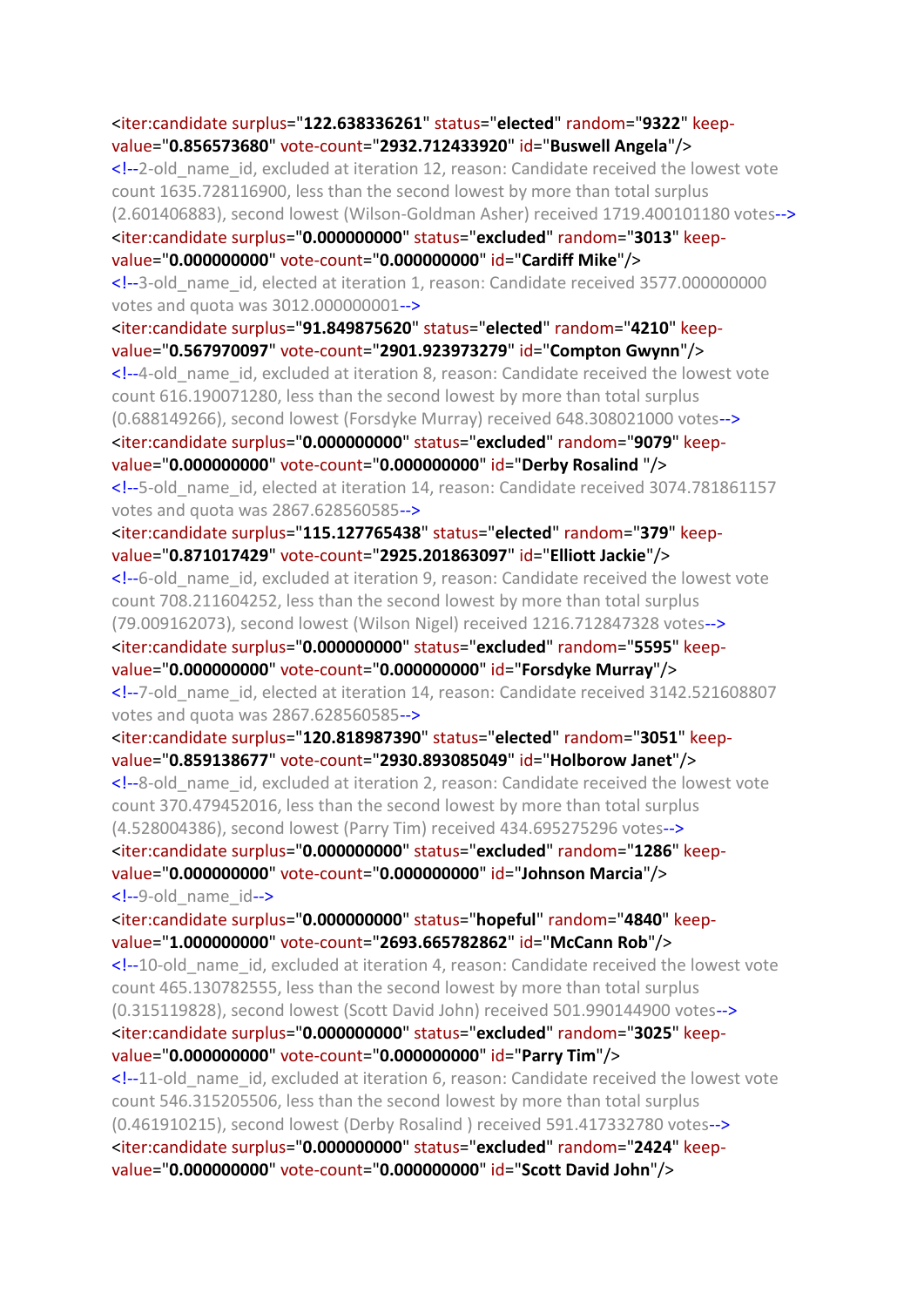$\langle -12 \text{-old} \rangle$  name  $id \rightarrow$ 

<iter:candidate surplus="**0.000000000**" status="**hopeful**" random="**893**" keepvalue="**1.000000000**" vote-count="**2476.047447745**" id="**Turver Chris**"/> <!--13-old\_name\_id, excluded at iteration 10, reason: Candidate received the lowest vote count 1297.646664040, less than the second lowest by more than total surplus (130.586949646), second lowest (Cardiff Mike) received 1497.465741448 votes--> <iter:candidate surplus="**0.000000000**" status="**excluded**" random="**52**" keepvalue="**0.000000000**" vote-count="**0.000000000**" id="**Wilson Nigel**"/> <!--14-old\_name\_id, excluded at iteration 13, reason: Candidate received the lowest vote count 1783.065084876, less than the second lowest by more than total surplus (219.990442404), second lowest (Turver Chris) received 2099.779643804 votes--> <iter:candidate surplus="**0.000000000**" status="**excluded**" random="**1563**" keepvalue="**0.000000000**" vote-count="**0.000000000**" id="**Wilson-Goldman Asher**"/></iter:iteration><iter:iteration surplus="**286.640247975**" ntv="**[1311.454108523](file:///C:/Program%20Files%20(x86)/STVCalculator/STVR/STV_Result_Election_KapitiCoastDistrictCouncil_Issue_AtLarge-Districtwide14_10_2019111641AM_N.xml)**" quota="**[2793.424315247](file:///C:/Program%20Files%20(x86)/STVCalculator/STVR/STV_Result_Election_KapitiCoastDistrictCouncil_Issue_AtLarge-Districtwide14_10_2019111641AM_N.xml)**" number="**17**"> <!--1-old\_name\_id, elected at iteration 14, reason: Candidate received 3130.725254087 votes and quota was 2867.628560585--> <iter:candidate surplus="**78.668907424**" status="**elected**" random="**678**" keepvalue="**0.820754018**" vote-count="**2872.093222671**" id="**Buswell Angela**"/> <!--2-old\_name\_id, excluded at iteration 12, reason: Candidate received the lowest vote count 1635.728116900, less than the second lowest by more than total surplus (2.601406883), second lowest (Wilson-Goldman Asher) received 1719.400101180 votes--> <iter:candidate surplus="**0.000000000**" status="**excluded**" random="**6987**" keepvalue="**0.000000000**" vote-count="**0.000000000**" id="**Cardiff Mike**"/> <!--3-old\_name\_id, elected at iteration 1, reason: Candidate received 3577.000000000 votes and quota was 3012.000000001--> <iter:candidate surplus="**57.281022416**" status="**elected**" random="**5790**" keepvalue="**0.549993065**" vote-count="**2850.705337663**" id="**Compton Gwynn**"/> <!--4-old\_name\_id, excluded at iteration 8, reason: Candidate received the lowest vote count 616.190071280, less than the second lowest by more than total surplus (0.688149266), second lowest (Forsdyke Murray) received 648.308021000 votes--> <iter:candidate surplus="**0.000000000**" status="**excluded**" random="**921**" keepvalue="**0.000000000**" vote-count="**0.000000000**" id="**Derby Rosalind** "/> <!--5-old\_name\_id, elected at iteration 14, reason: Candidate received 3074.781861157 votes and quota was 2867.628560585--> <iter:candidate surplus="**75.598714644**" status="**elected**" random="**9621**" keepvalue="**0.836736619**" vote-count="**2869.023029891**" id="**Elliott Jackie**"/> <!--6-old\_name\_id, excluded at iteration 9, reason: Candidate received the lowest vote count 708.211604252, less than the second lowest by more than total surplus (79.009162073), second lowest (Wilson Nigel) received 1216.712847328 votes--> <iter:candidate surplus="**0.000000000**" status="**excluded**" random="**4405**" keepvalue="**0.000000000**" vote-count="**0.000000000**" id="**Forsdyke Murray**"/> <!--7-old\_name\_id, elected at iteration 14, reason: Candidate received 3142.521608807 votes and quota was 2867.628560585--> <iter:candidate surplus="**75.091603491**" status="**elected**" random="**6949**" keepvalue="**0.823722761**" vote-count="**2868.515918738**" id="**Holborow Janet**"/>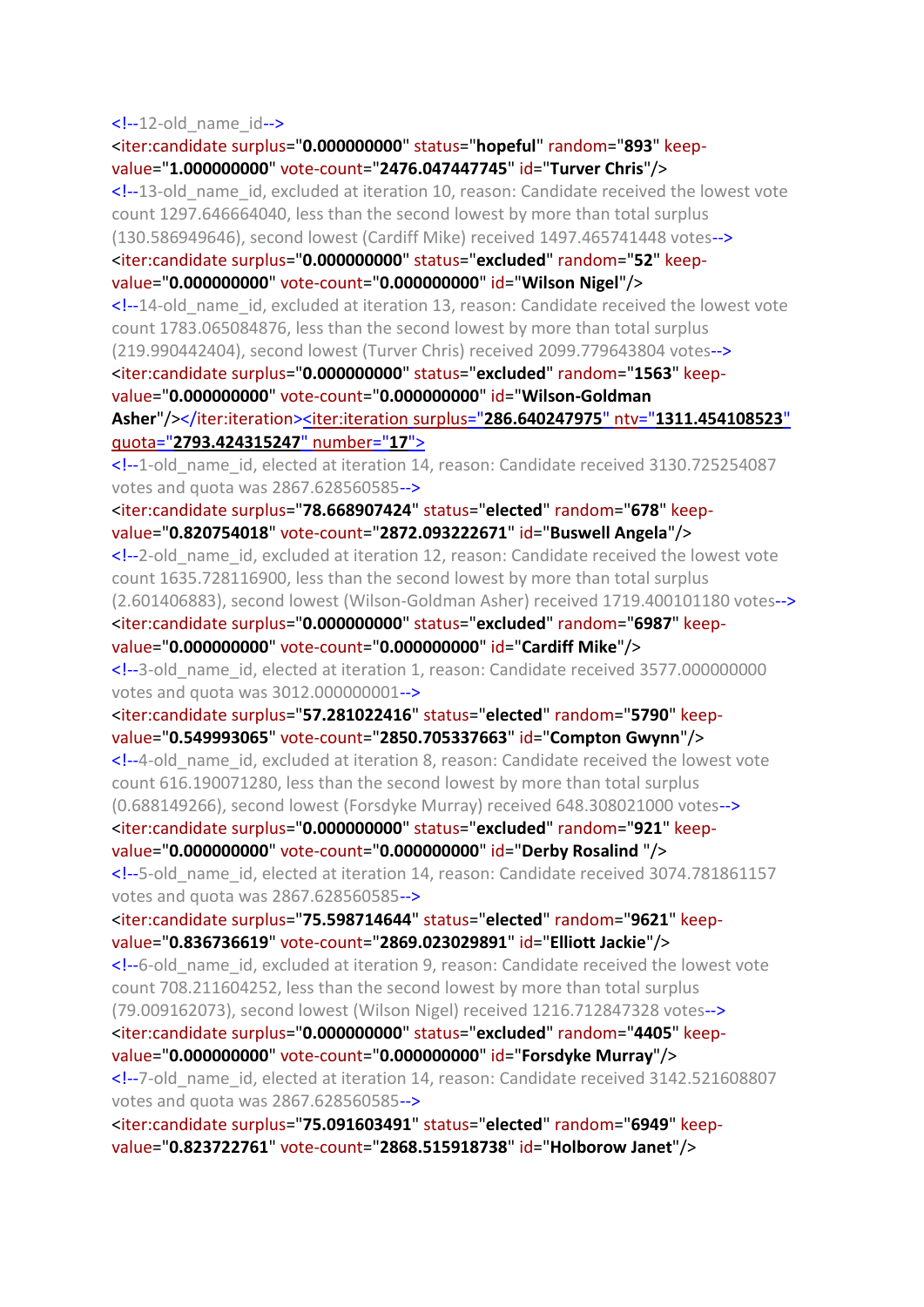<!--8-old\_name\_id, excluded at iteration 2, reason: Candidate received the lowest vote count 370.479452016, less than the second lowest by more than total surplus (4.528004386), second lowest (Parry Tim) received 434.695275296 votes--> <iter:candidate surplus="**0.000000000**" status="**excluded**" random="**8714**" keepvalue="**0.000000000**" vote-count="**0.000000000**" id="**Johnson Marcia**"/> <!--9-old\_name\_id--> <iter:candidate surplus="**0.000000000**" status="**hopeful**" random="**5160**" keepvalue="**1.000000000**" vote-count="**2763.921180650**" id="**McCann Rob**"/> <!--10-old\_name\_id, excluded at iteration 4, reason: Candidate received the lowest vote count 465.130782555, less than the second lowest by more than total surplus (0.315119828), second lowest (Scott David John) received 501.990144900 votes--> <iter:candidate surplus="**0.000000000**" status="**excluded**" random="**6975**" keepvalue="**0.000000000**" vote-count="**0.000000000**" id="**Parry Tim**"/> <!--11-old\_name\_id, excluded at iteration 6, reason: Candidate received the lowest vote count 546.315205506, less than the second lowest by more than total surplus (0.461910215), second lowest (Derby Rosalind ) received 591.417332780 votes--> <iter:candidate surplus="**0.000000000**" status="**excluded**" random="**7576**" keepvalue="**0.000000000**" vote-count="**0.000000000**" id="**Scott David John**"/>  $\langle -12 \text{-old} \rangle$  name  $id \rightarrow$ <iter:candidate surplus="**0.000000000**" status="**hopeful**" random="**9107**" keepvalue="**1.000000000**" vote-count="**2536.287201864**" id="**Turver Chris**"/> <!--13-old\_name\_id, excluded at iteration 10, reason: Candidate received the lowest vote count 1297.646664040, less than the second lowest by more than total surplus (130.586949646), second lowest (Cardiff Mike) received 1497.465741448 votes--> <iter:candidate surplus="**0.000000000**" status="**excluded**" random="**9948**" keepvalue="**0.000000000**" vote-count="**0.000000000**" id="**Wilson Nigel**"/> <!--14-old\_name\_id, excluded at iteration 13, reason: Candidate received the lowest vote count 1783.065084876, less than the second lowest by more than total surplus (219.990442404), second lowest (Turver Chris) received 2099.779643804 votes--> <iter:candidate surplus="**0.000000000**" status="**excluded**" random="**8437**" keepvalue="**0.000000000**" vote-count="**0.000000000**" id="**Wilson-Goldman Asher**"/></iter:iteration><iter:iteration surplus="**207.255364393**" ntv="**[1377.257176804](file:///C:/Program%20Files%20(x86)/STVCalculator/STVR/STV_Result_Election_KapitiCoastDistrictCouncil_Issue_AtLarge-Districtwide14_10_2019111641AM_N.xml)**" quota="**[2782.457137200](file:///C:/Program%20Files%20(x86)/STVCalculator/STVR/STV_Result_Election_KapitiCoastDistrictCouncil_Issue_AtLarge-Districtwide14_10_2019111641AM_N.xml)**" number="**18**"> <!--1-old\_name\_id, elected at iteration 14, reason: Candidate received 3130.725254087 votes and quota was 2867.628560585--> <iter:candidate surplus="**49.123164496**" status="**elected**" random="**9322**" keepvalue="**0.798272916**" vote-count="**2831.580301696**" id="**Buswell Angela**"/> <!--2-old\_name\_id, excluded at iteration 12, reason: Candidate received the lowest vote count 1635.728116900, less than the second lowest by more than total surplus (2.601406883), second lowest (Wilson-Goldman Asher) received 1719.400101180 votes--> <iter:candidate surplus="**0.000000000**" status="**excluded**" random="**3013**" keepvalue="**0.000000000**" vote-count="**0.000000000**" id="**Cardiff Mike**"/> <!--3-old\_name\_id, elected at iteration 1, reason: Candidate received 3577.000000000 votes and quota was 3012.000000001--> <iter:candidate surplus="**36.521954768**" status="**elected**" random="**4210**" keepvalue="**0.538941708**" vote-count="**2818.979091968**" id="**Compton Gwynn**"/>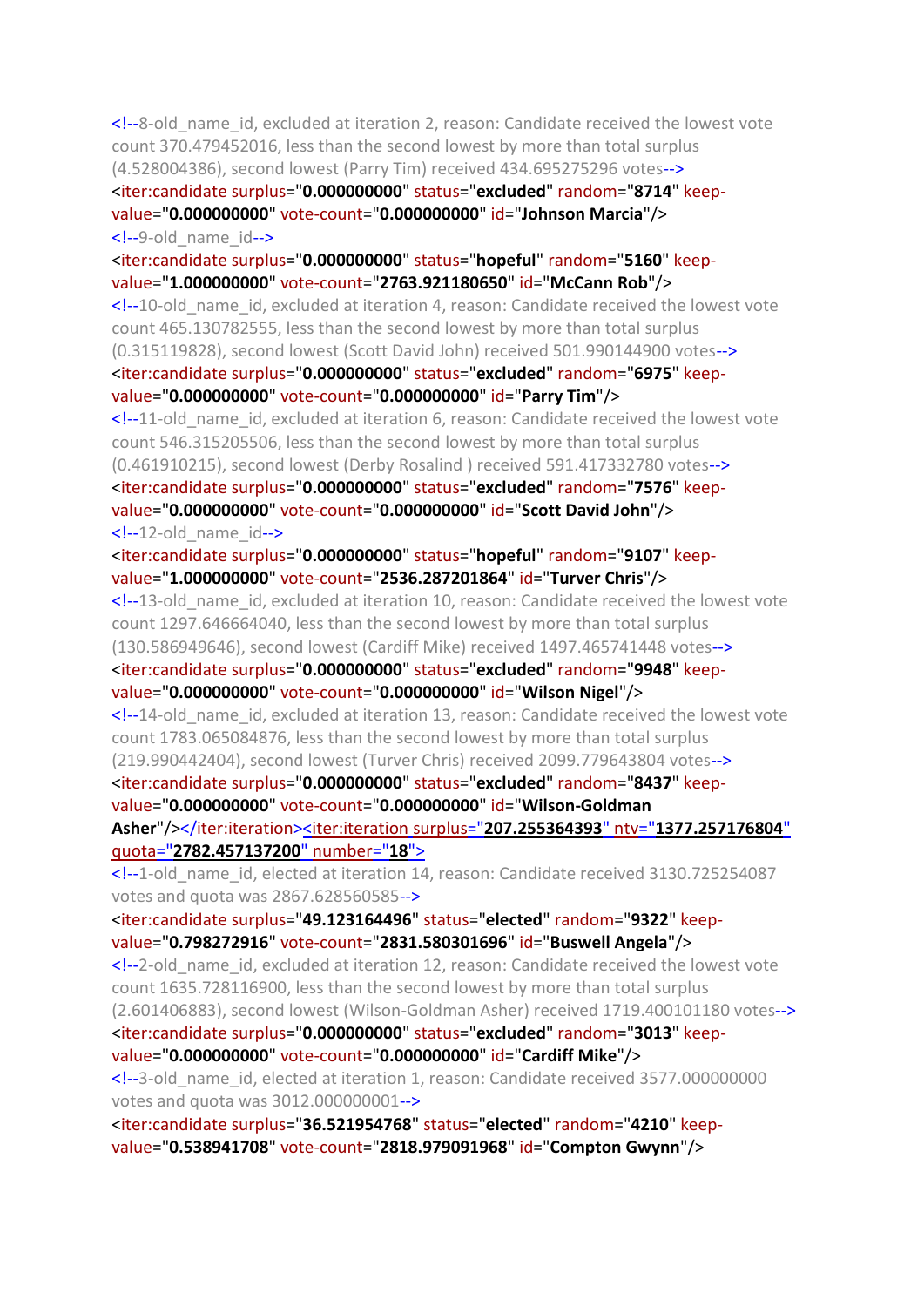<!--4-old\_name\_id, excluded at iteration 8, reason: Candidate received the lowest vote count 616.190071280, less than the second lowest by more than total surplus (0.688149266), second lowest (Forsdyke Murray) received 648.308021000 votes--> <iter:candidate surplus="**0.000000000**" status="**excluded**" random="**9079**" keepvalue="**0.000000000**" vote-count="**0.000000000**" id="**Derby Rosalind** "/> <!--5-old\_name\_id, elected at iteration 14, reason: Candidate received 3074.781861157 votes and quota was 2867.628560585--> <iter:candidate surplus="**47.103377032**" status="**elected**" random="**379**" keepvalue="**0.814688622**" vote-count="**2829.560514232**" id="**Elliott Jackie**"/> <!--6-old\_name\_id, excluded at iteration 9, reason: Candidate received the lowest vote count 708.211604252, less than the second lowest by more than total surplus (79.009162073), second lowest (Wilson Nigel) received 1216.712847328 votes--> <iter:candidate surplus="**0.000000000**" status="**excluded**" random="**5595**" keepvalue="**0.000000000**" vote-count="**0.000000000**" id="**Forsdyke Murray**"/> <!--7-old\_name\_id, elected at iteration 14, reason: Candidate received 3142.521608807 votes and quota was 2867.628560585--> <iter:candidate surplus="**47.736898424**" status="**elected**" random="**3051**" keepvalue="**0.802159464**" vote-count="**2830.194035624**" id="**Holborow Janet**"/> <!--8-old\_name\_id, excluded at iteration 2, reason: Candidate received the lowest vote count 370.479452016, less than the second lowest by more than total surplus (4.528004386), second lowest (Parry Tim) received 434.695275296 votes--> <iter:candidate surplus="**0.000000000**" status="**excluded**" random="**1286**" keepvalue="**0.000000000**" vote-count="**0.000000000**" id="**Johnson Marcia**"/> <!--9-old\_name\_id, elected at iteration 18, reason: Candidate received 2809.227106873 votes and quota was 2782.457137200--> <iter:candidate surplus="**26.769969673**" status="**elected**" random="**4840**" keepvalue="**1.000000000**" vote-count="**2809.227106873**" id="**McCann Rob**"/> <!--10-old\_name\_id, excluded at iteration 4, reason: Candidate received the lowest vote count 465.130782555, less than the second lowest by more than total surplus (0.315119828), second lowest (Scott David John) received 501.990144900 votes--> <iter:candidate surplus="**0.000000000**" status="**excluded**" random="**3025**" keepvalue="**0.000000000**" vote-count="**0.000000000**" id="**Parry Tim**"/> <!--11-old\_name\_id, excluded at iteration 6, reason: Candidate received the lowest vote count 546.315205506, less than the second lowest by more than total surplus (0.461910215), second lowest (Derby Rosalind ) received 591.417332780 votes--> <iter:candidate surplus="**0.000000000**" status="**excluded**" random="**2424**" keepvalue="**0.000000000**" vote-count="**0.000000000**" id="**Scott David John**"/> <!--12-old\_name\_id, excluded at iteration 18, reason: All available seats were filled--> <iter:candidate surplus="**0.000000000**" status="**excluded**" random="**893**" keepvalue="**0.000000000**" vote-count="**2575.201772803**" id="**Turver Chris**"/> <!--13-old\_name\_id, excluded at iteration 10, reason: Candidate received the lowest vote count 1297.646664040, less than the second lowest by more than total surplus (130.586949646), second lowest (Cardiff Mike) received 1497.465741448 votes--> <iter:candidate surplus="**0.000000000**" status="**excluded**" random="**52**" keepvalue="**0.000000000**" vote-count="**0.000000000**" id="**Wilson Nigel**"/>